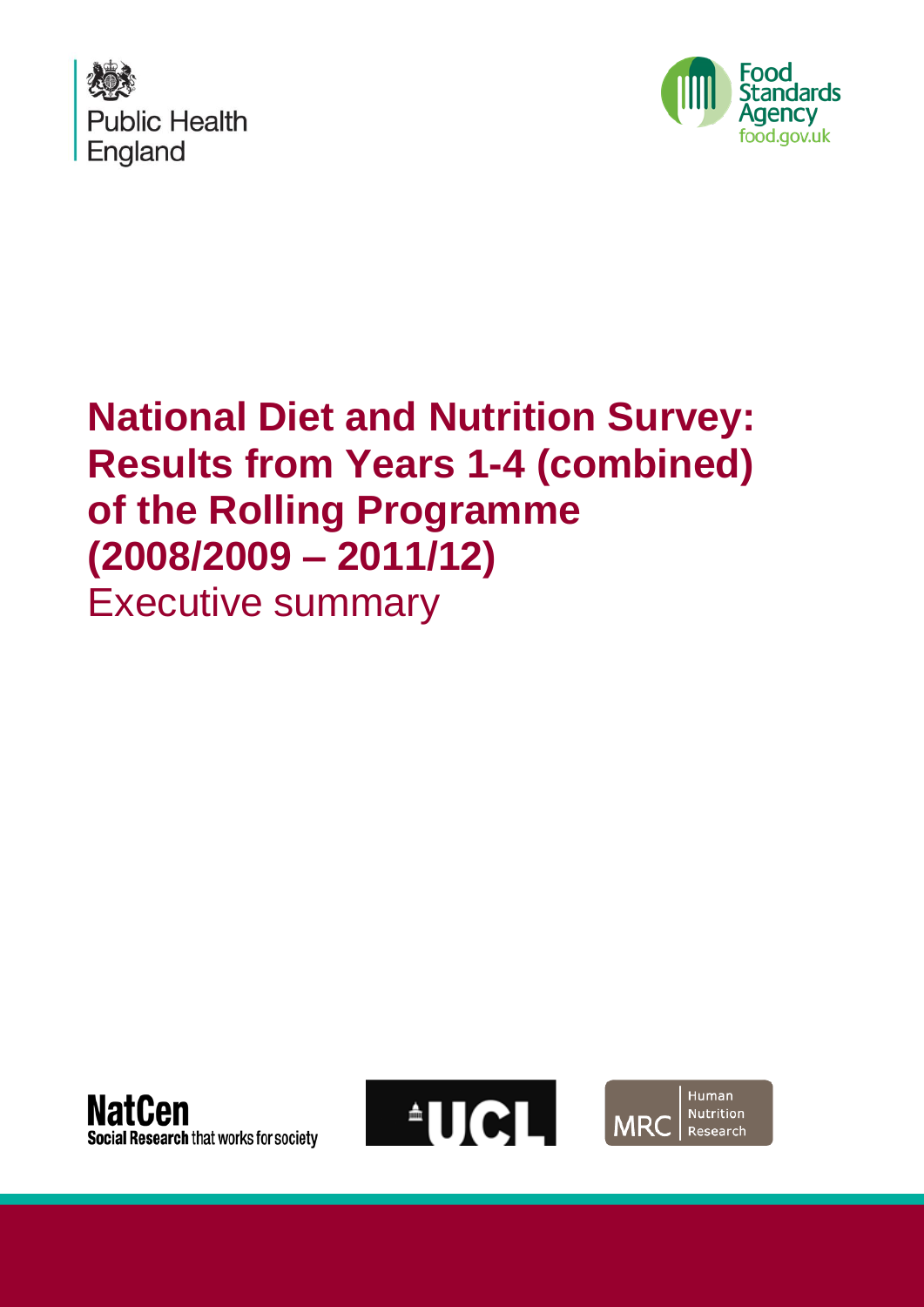# <span id="page-1-0"></span>About Public Health England

Public Health England's mission is to protect and improve the nation's health and to address inequalities through working with national and local government, the NHS, industry and the voluntary and community sector. PHE is an operationally autonomous executive agency of the Department of Health.

Public Health England Wellington House 133-155 Waterloo Road London SE1 8UG Tel: 020 7654 8000 [www.gov.uk/phe](http://www.gov.uk/phe) Twitter: [@PHE\\_uk](https://twitter.com/PHE_uk) Facebook: [www.facebook.com/PublicHealthEngland](http://www.facebook.com/PublicHealthEngland)

Prepared by: (Editors) Beverley Bates, Alison Lennox, Ann Prentice, Chris Bates, Polly Page, Sonja Nicholson and Gillian Swan For queries relating to this document, please contact: phe.enquiries@phe.gov.uk

#### © Crown copyright 2014

You may re-use this information (excluding logos) free of charge in any format or medium, under the terms of the Open Government Licence v2.0. To view this licence, visit OGL or email [psi@nationalarchives.gsi.gov.uk.](mailto:psi@nationalarchives.gsi.gov.uk) Where we have identified any third party copyright information you will need to obtain permission from the copyright holders concerned.

Published May 2014 PHE publications gateway number: 2014051

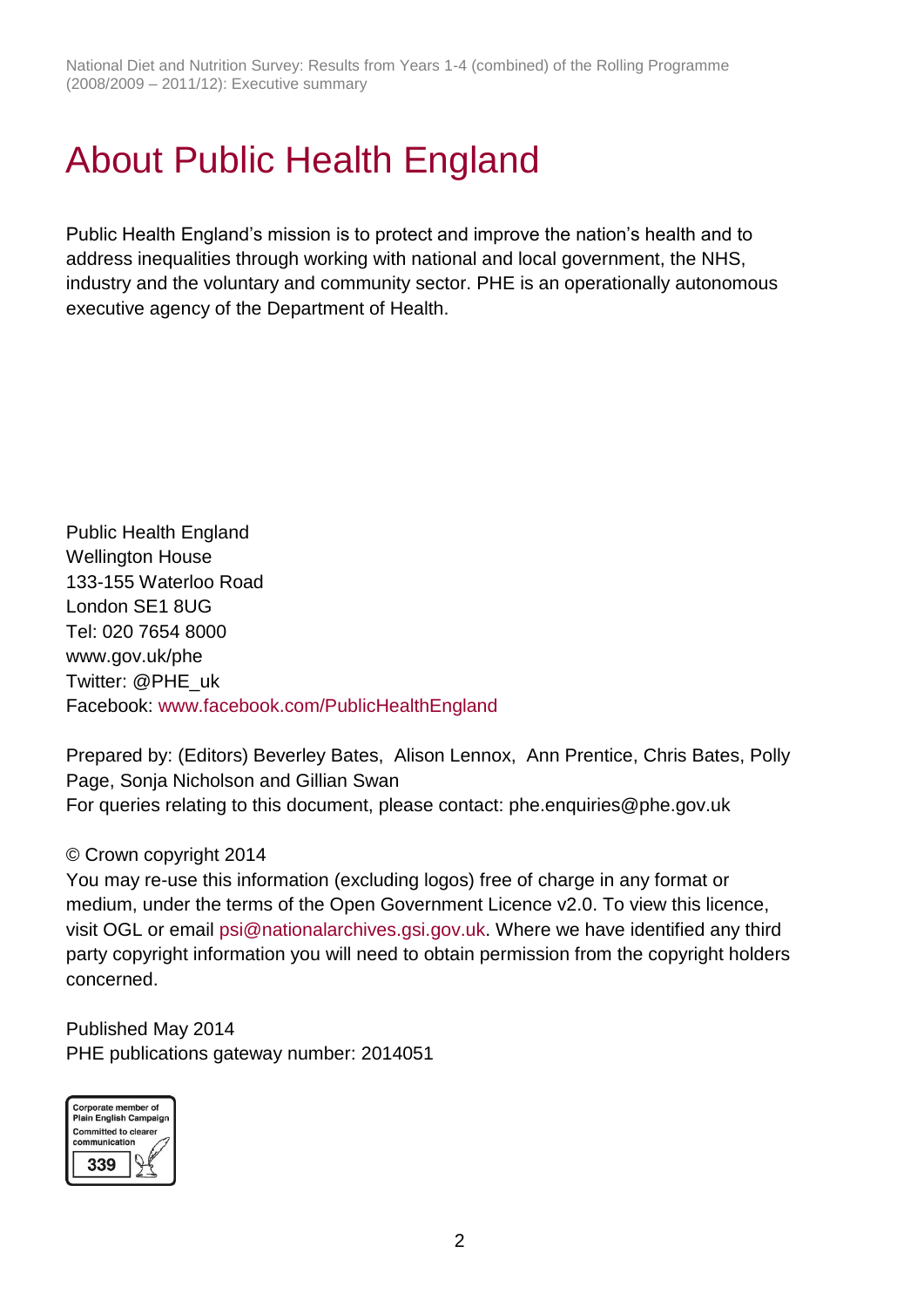National Diet and Nutrition Survey: Results from Years 1-4 (combined) of the Rolling Programme (2008/2009 – 2011/12): Executive summary

# **Contents**

| About Public Health England                                       | 2               |
|-------------------------------------------------------------------|-----------------|
| Introduction                                                      | 4               |
| Overview of key findings from NDNS Years 1 to 4 (2008/09-2011/12) | 5               |
| Sample and response rates                                         | 6               |
| Contents of the report                                            | $\overline{7}$  |
| Current UK diet and nutrition recommendations                     | 9               |
| Key findings                                                      | 10 <sup>°</sup> |
| Methodological issues                                             | 19              |
| Future reports                                                    | 20              |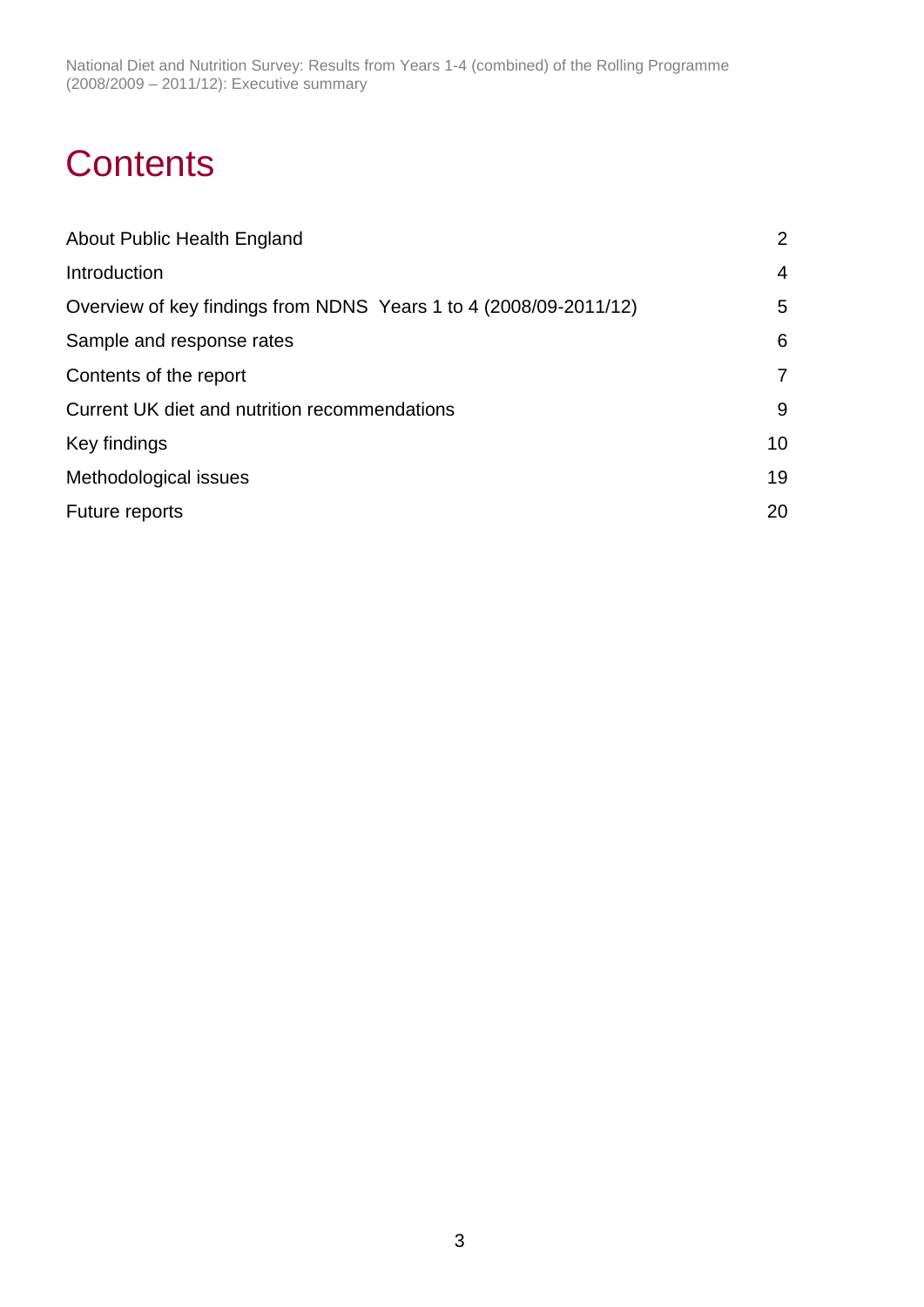## <span id="page-3-0"></span>Introduction

The National Diet and Nutrition Survey (NDNS) is designed to assess the diet, nutrient intake and nutritional status of the general population aged 1.5 years and over living in private households in the UK. The NDNS is jointly funded by Public Health England (PHE), an executive agency of the Department of Health, and the UK Food Standards Agency (FSA)<sup>i, ii</sup> and carried out by a consortium of three organisations: NatCen Social Research (NatCen), MRC Human Nutrition Research (HNR) and the University College London Medical School (UCL).<sup>iii</sup>

The NDNS provides the only source of high quality nationally representative data on the types and quantities of foods consumed by individuals, from which estimates of nutrient intake for the population are derived.<sup>iv</sup> Results are used by Government to develop policy and monitor progress on diet and nutrition objectives of UK health departments, for example those set out in the *Healthy Lives, Healthy People* white paper in England.<sup>v</sup> The food consumption data are also used by FSA to assess exposure to chemicals in food, as part of the risk assessment and communication process in response to a food emergency or to inform negotiations on setting regulatory limits for contaminants.

<span id="page-3-4"></span><span id="page-3-3"></span><span id="page-3-2"></span>The NDNS programme began in 1992 as a series of cross-sectional surveys, each covering a different age group: pre-school children (aged 1.5 to 4.5 years);  $\frac{V}{V}$  young people (aged 4 to 18 years);<sup>vii</sup> adults (aged 19 to 64 years)<sup>viii</sup> and older adults (aged 65 years and over).<sup>ix</sup> Methods used in the NDNS are continually reviewed to ensure they remain the best practical methods available. Since 2008, the NDNS has been a rolling programme (RP) covering adults and children aged 1.5 years and over.

<span id="page-3-1"></span>This report presents combined results from Years 1, 2, 3 and 4 of the RP (2008/09 – 2011/12) for a sample of the UK population designed to be nationally representative. $x$ This report supersedes and replaces previous reports for the NDNS RP, $^{\text{xi}}$  providing a larger sample size. For the first time, comparisons within the RP are made (ie Years 3 & 4 (Y3&4) combined is compared with Years 1 & 2 (Y1&2) combined). This report also includes findings from blood indices of nutritional status and salt intakes from 24-hour urinary sodium in young children and older adults for the first time in the RP. Analysis is also presented by household income and with a more detailed age breakdown for adults.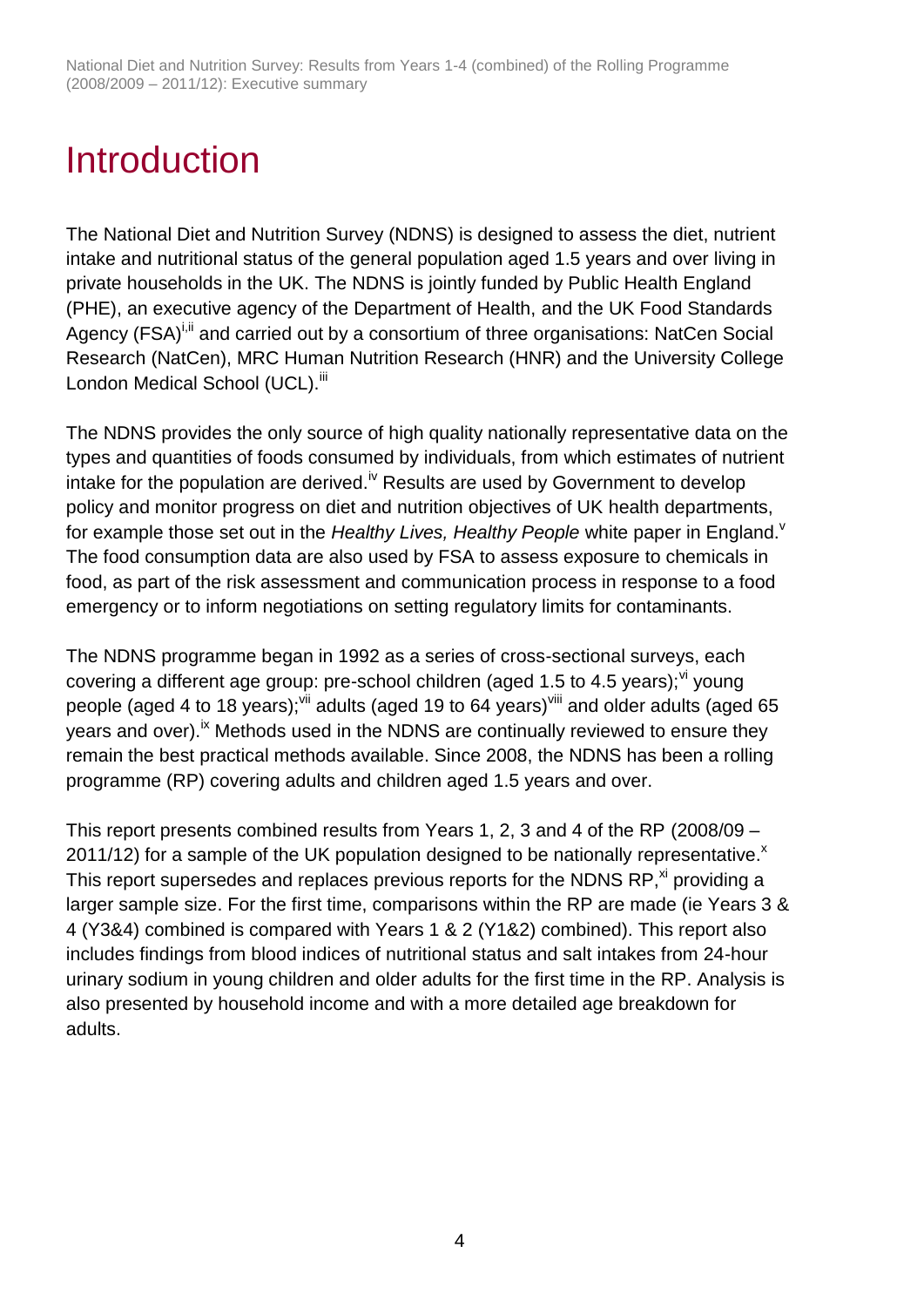# <span id="page-4-0"></span>Overview of key findings from NDNS Years 1 to 4 (2008/09-2011/12)

- in the population as a whole, mean saturated fat, non-milk extrinsic sugars (NMES) and salt intakes were above dietary recommendations, and the mean intakes of fruit and vegetables, non-starch polysaccharides (NSP) and oily fish were below recommendations. Overall mean total fat and trans-fatty acids intakes were in line with recommendations
- <span id="page-4-1"></span> on average, intakes of the majority of vitamins were adequate (excluding vitamin D, see below), as indicated by dietary intakes and biochemical indices of nutritional status. Intakes below the Lower Reference Nutrient Intake (LRNI)<sup>xii</sup> were found in a proportion of the 11 to 18 years age group for vitamin A, riboflavin and folate (girls only). Women aged 19 to 64 years also had intakes below the LRNI for riboflavin. For vitamin A, there was no indication from the biochemical status data that this age group was at risk of vitamin A deficiency. This discrepancy is likely to be due to the infrequent consumption of vitamin A-rich foods meaning that a longer recording period is needed to assess the customary vitamin A intake of an individual.<sup>xiii</sup> For riboflavin, blood results indicate a high proportion of the population with low biochemical status but the health implications of this are unclear. Results for blood measures of folate status have been delayed due to problems with the laboratory analysis and publication is expected in 2015
- vitamin D is obtained both from skin synthesis and from the diet; the status indicator plasma 25-hydroxyvitamin D is used to assess adequacy. There was evidence of an increased risk of vitamin D deficiency in all age/sex groups. Year-round, the proportion of children with a serum 25-OHD concentration below 25nmol/L at the time of venepuncture ranged from 7.5% for children aged 1.5 to 3 years to 24.4% for girls aged 11 to 18 years and for adults this ranged from 16.9% for men aged 65 years and over to 24.1% for women aged 65 years and over. The proportion of participants with a serum 25-OHD concentration below 25nmol/L was higher in the winter months
- for iron, both the dietary intake and biochemical status data indicated an increased risk of iron deficiency in girls aged 11 to 18 years and women aged 19 to 64 years
- there was evidence of intakes below the LRNI in a substantial proportion of older children and adults for some minerals, particularly magnesium, potassium and selenium. However the health implications of this are unclear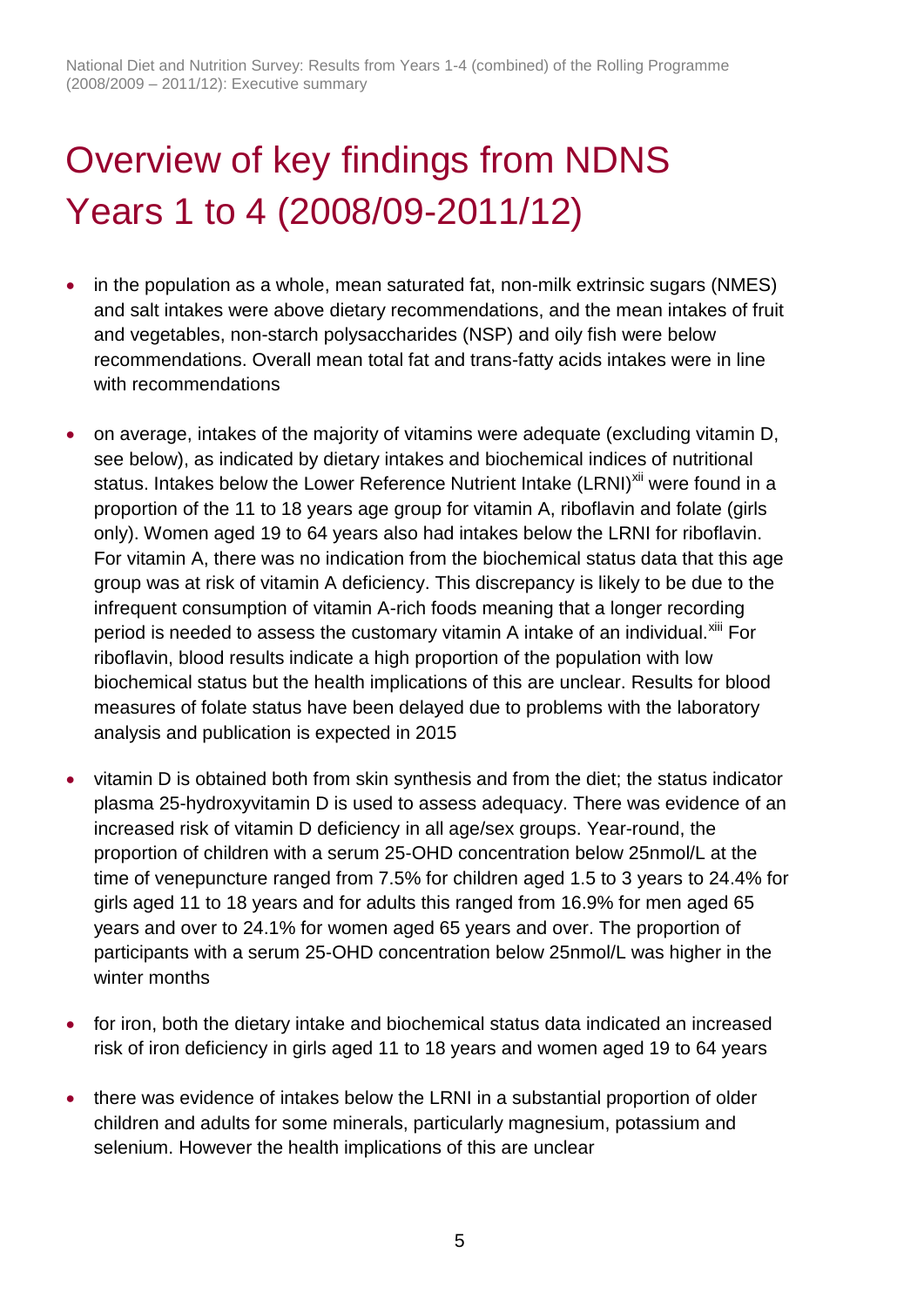National Diet and Nutrition Survey: Results from Years 1-4 (combined) of the Rolling Programme (2008/2009 – 2011/12): Executive summary

- analysis by equivalised income quintile showed some evidence of income differences in diet and nutrient intake with those in lower income quintiles tending to have poorer diets, particularly with respect to fruit and vegetable consumption. With the exception of those aged 65 years and over, mean fruit and vegetable consumption was significantly lower in all age/sex groups in the lowest income quintile compared with the highest quintile. There was evidence of a similar pattern for NSP, and for some vitamins and minerals. However, there was no consistent pattern in energy or macronutrient intakes across income groups. Where intakes failed to meet recommendations this was the case for all income quintiles
- mean intakes of energy, total fat and saturated fat tended to be lower in Y3&4 than in Y1&2 and the differences reached statistical significance for some age groups. Intakes expressed as a percentage of energy tended to be higher for carbohydrate and lower for total fat in Y3&4 than in Y1&2 with the differences reaching statistical significance for some age/sex groups. There was some evidence that intakes of some micronutrients were slightly lower in Y3&4 compared with Y1&2 but differences were small and not consistent across age groups. Total and red meat consumption tended to be lower in Y3&4 compared with Y1&2 but there were no differences in fruit and vegetable consumption
- comparisons between the RP and previous NDNS carried out in between 1992 and 2000/01 should be interpreted with caution due to methodological differences between the current RP and the older surveys. While some differences were seen in energy and nutrient intakes, these were generally small and the direction of the difference varied by age group. In general, total fat tended to make a smaller contribution to total energy, and protein a greater contribution in the RP than in previous NDNS surveys. Mean intakes of saturated fat, *trans* fatty acids and NMES were lower and NSP intake was higher than in previous surveys. The proportion of the population at risk of vitamin or mineral deficiencies was similar in the RP to previous surveys

### <span id="page-5-0"></span>Sample and response rates

A random sample of 21,573 addresses from 799 postcode sectors, drawn from the UK Postcode Address File, was issued between April 2008 and March 2011. Where there were multiple households at an address, a single household was selected at random. For each household, either one adult (aged 19 years and over) and one child (aged 1.5 to 18 years), or one child only were randomly selected to take part. Xiv Selected individuals were asked to complete a diary of food and drink consumption over four consecutive days (with the start date randomly allocated) and an interview was conducted to collect background information on dietary habits, socio-demographic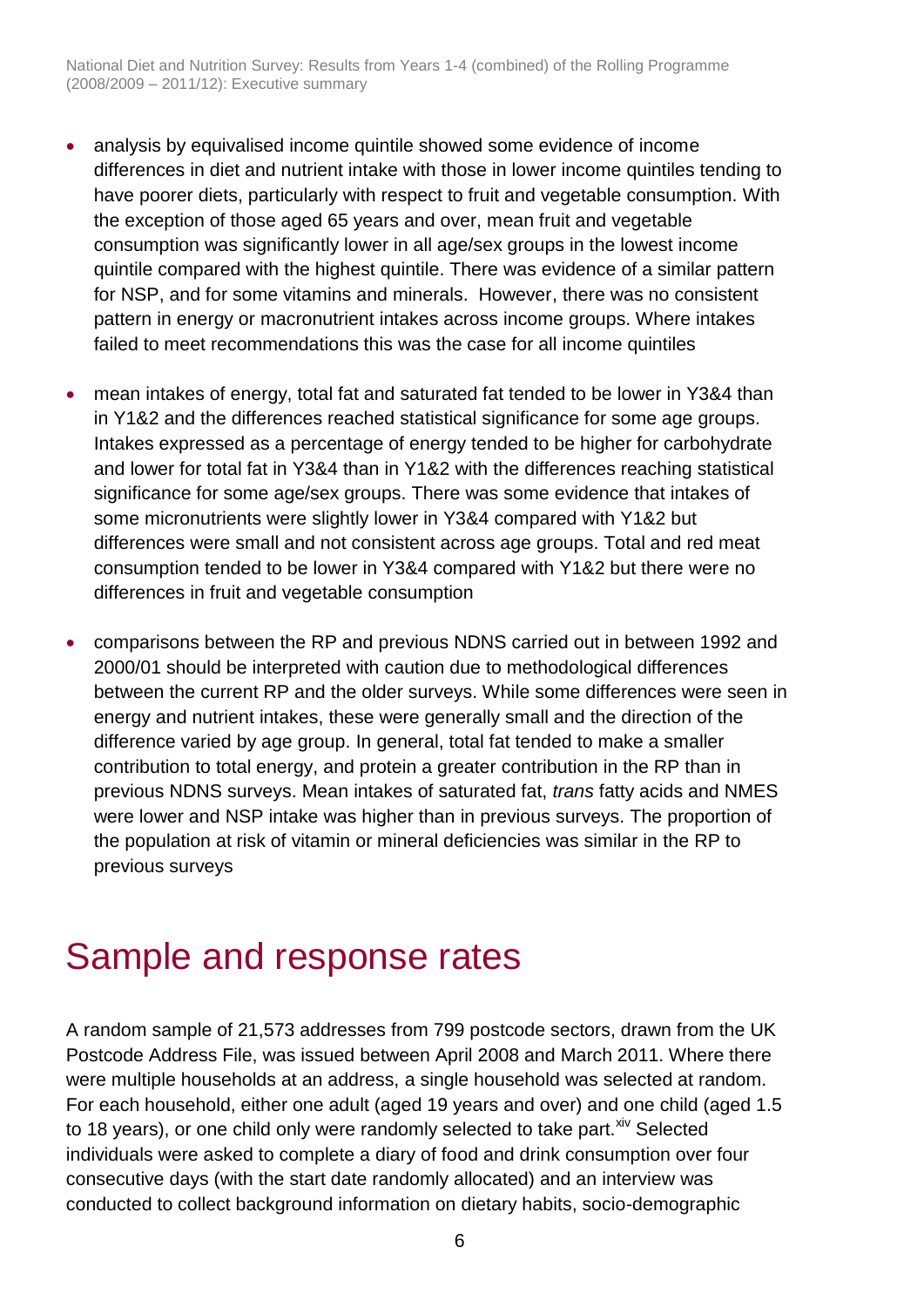status, lifestyle and physical activity (stage one). Participants who agreed to a nurse visit (stage two) were asked to provide a blood sample to assess biochemical indices of nutritional status and those who were aged four years and older were asked to provide a 24-hour urine collection to assess salt intake. Physical measurement data were also collected.

The response rate for completion of the diary was 56% for Years 1 to 4 combined.<sup>xv</sup> A total of 6,828 individuals aged 1.5 years and older completed at least three days<sup> $xi$ </sup> of the food and drink diary (3,450 adults aged 19 years and over and 3,378 children aged 1.5 to 18 years). Fewer participants agreed to be visited by a nurse and a further percentage declined to give a blood or a 24-hour urine sample.<sup>xvii</sup> Overall in Years 1 to 4 combined, 51% of adults (1,769) and 27% of children (902) who had completed a diary went on to give a blood sample. Sixty per cent of adults (2,074) and 58% of children aged 4 to 18 years (1,602) who completed a diary agreed to provide a 24-hour urine sample.<sup>xviii</sup>

The data are weighted to minimise any bias in the observed results which may be due to differences in the probability of households and individuals being selected to take part; and to attempt to reduce non-response bias.<sup>xix</sup> See Appendix B for more information on sampling and weighting.

### <span id="page-6-0"></span>Contents of the report

The results in the report update information published in previous reports on food consumption, nutrient intakes and blood analytes. $x_i$  Blood analyte results from the RP for older adults (aged 65 years and over) and younger children (aged 1.5 to 10 years) are published for the first time. The report also contains results for salt intake estimated from urinary sodium excretion for children and adults aged 65 years and over.<sup>xx</sup> Contextual information on the physical measurements, blood pressure, physical activity and socio-demographic characteristics of the participants is also included.

The results in the report cover the following areas:

- types and quantities of foods consumed based on food and composite dishes as eaten (Chapter 5)
- consumption of meat, fish, fruit and vegetables, including the contribution from composite dishes (based on disaggregated data)<sup>xxi</sup> (Chapter 5)
- <span id="page-6-1"></span> the number of portions of fruit and vegetables consumed, including the contribution from composite dishes, and the proportion of participants meeting the "5-a-day" recommendation<sup>xxii</sup> (Chapter 5)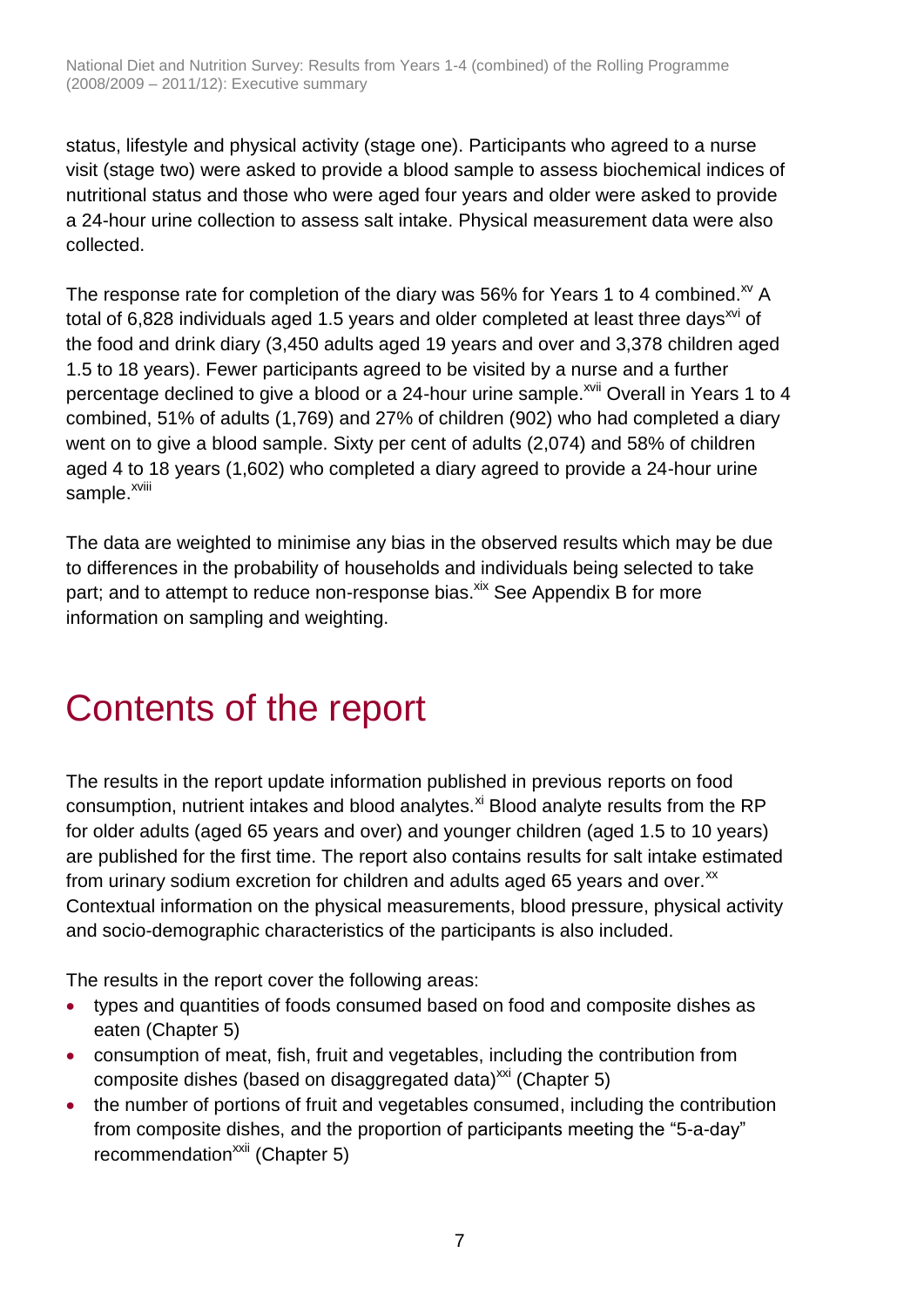- intakes of energy, macronutrients (protein, fat and fatty acids, carbohydrates) and alcohol; comparison of energy and nutrient intakes with UK Dietary Reference Values (DRVs)<sup>xxiii,xxiv</sup> (Chapter 5)
- <span id="page-7-0"></span>• intakes of vitamins and minerals, including and excluding the contribution from dietary supplements; comparison of intakes with UK DRVs (Chapter 5)
- percentage contributions of major food groups to energy, macronutrient and micronutrient intakes (Chapter 5)
- use of dietary supplements and intakes of vitamins and minerals from the diet for supplement users compared with non-users (Chapter 5)
- status indices measured in blood for micronutrients and blood lipids (Chapter 6). XXV Additional blood indices assayed are reported in Appendix Q
- salt intake estimated from urinary sodium excretion (Chapter 7). Additional urinary indices assayed are reported in Appendix S

This report included additional analyses on food consumption and nutrient intakes for a number of key foods and nutrients selected on the basis of public health interest (Chapters 8-10):

- intakes of selected foods and nutrients for young people and adults presented by narrower age bands (Chapter 8)
- statistical comparison of intakes of selected foods and nutrients by equivalised household income<sup>xxvi</sup> (Chapter 9)
- <span id="page-7-1"></span> statistical comparisons between Y1&2 and Y3&4 of the NDNS RP for selected foods and nutrients (Chapter 10)
- informal comparison between Years 1 to 4 of the NDNS RP and previous NDNS for selected nutrients (Chapter 10)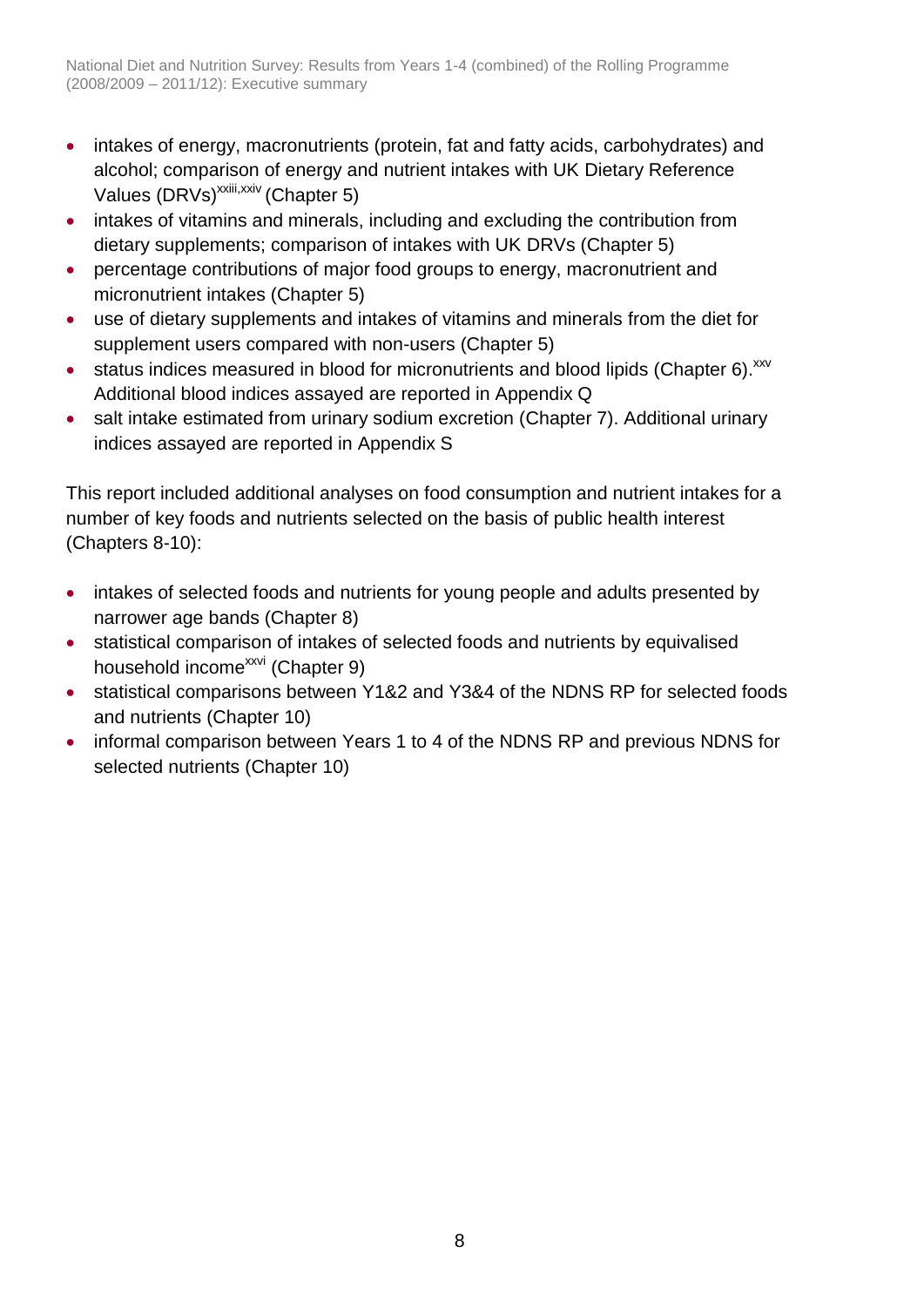# <span id="page-8-0"></span>Current UK diet and nutrition recommendations

The NDNS RP findings are compared to the UK recommendations for food and nutrient intakes. Current UK recommendations for consumption of fruit and vegetables, red and processed meat and oily fish are shown below.

| Food                                   | <b>Recommendation</b>                                                           |
|----------------------------------------|---------------------------------------------------------------------------------|
| Fruit and vegetables                   | At least 5 portions per day for those aged 11 years<br>and over <sup>xxii</sup> |
| Red and processed<br>meat <sup>a</sup> | Should not exceed 70g per day for adults <sup>xxvii</sup>                       |
| Oily fish <sup>b</sup>                 | At least 1 portion per week for all ages (140g) <sup>XXVIII</sup>               |

<sup>a</sup> Red meat includes beef, lamb, pork, sausages, burgers and kebabs, offal, processed red meat and other red meat.

b Oily fish includes anchovies, carp, trout, mackerel, herring, jack fish, pilchards, salmon (including canned), sardines, sprats, swordfish, tuna (fresh only) and whitebait

The DRVs for key macronutrients are shown below. These indicate the average or the maximum contribution that these nutrients should make to the population average intakes of these nutrients. In addition, biochemical measures of blood lipids are compared with clinical thresholds to provide an indication of the proportion of the population at increased risk of vascular disease.

<span id="page-8-1"></span>

| <b>Macronutrient</b>       | Dietary Reference Value <sup>xxix</sup>       |  |
|----------------------------|-----------------------------------------------|--|
| <b>Total fat</b>           | Population average no more than 35% of food   |  |
|                            | energy for those aged 5 years and over        |  |
| Saturated fatty acids      | Population average no more than 11% food      |  |
|                            | energy for those aged 5 years and over        |  |
| Trans fatty acids          | Population average no more than 2% food       |  |
|                            | energy                                        |  |
| Non-milk extrinsic sugars  | Population average no more than 11% food      |  |
| (NMES)                     | energy for all ages                           |  |
| Non-starch polysaccharides | Adult population average at least 18g per day |  |
| (NSP)                      |                                               |  |

Population adequacy of micronutrient intake is assessed by comparing intake with the age and sex specific DRV for each vitamin and mineral. Mean intake is compared with the Reference Nutrient Intake  $(RNI)^{xxx}$  and an estimate is made of the proportion with intake below the Lower Reference Nutrient Intake (LRNI).<sup>[xii](#page-4-1)</sup> The RNI and LRNI for each vitamin and mineral are given in tables 5.14 and 5.32 of the report. In addition,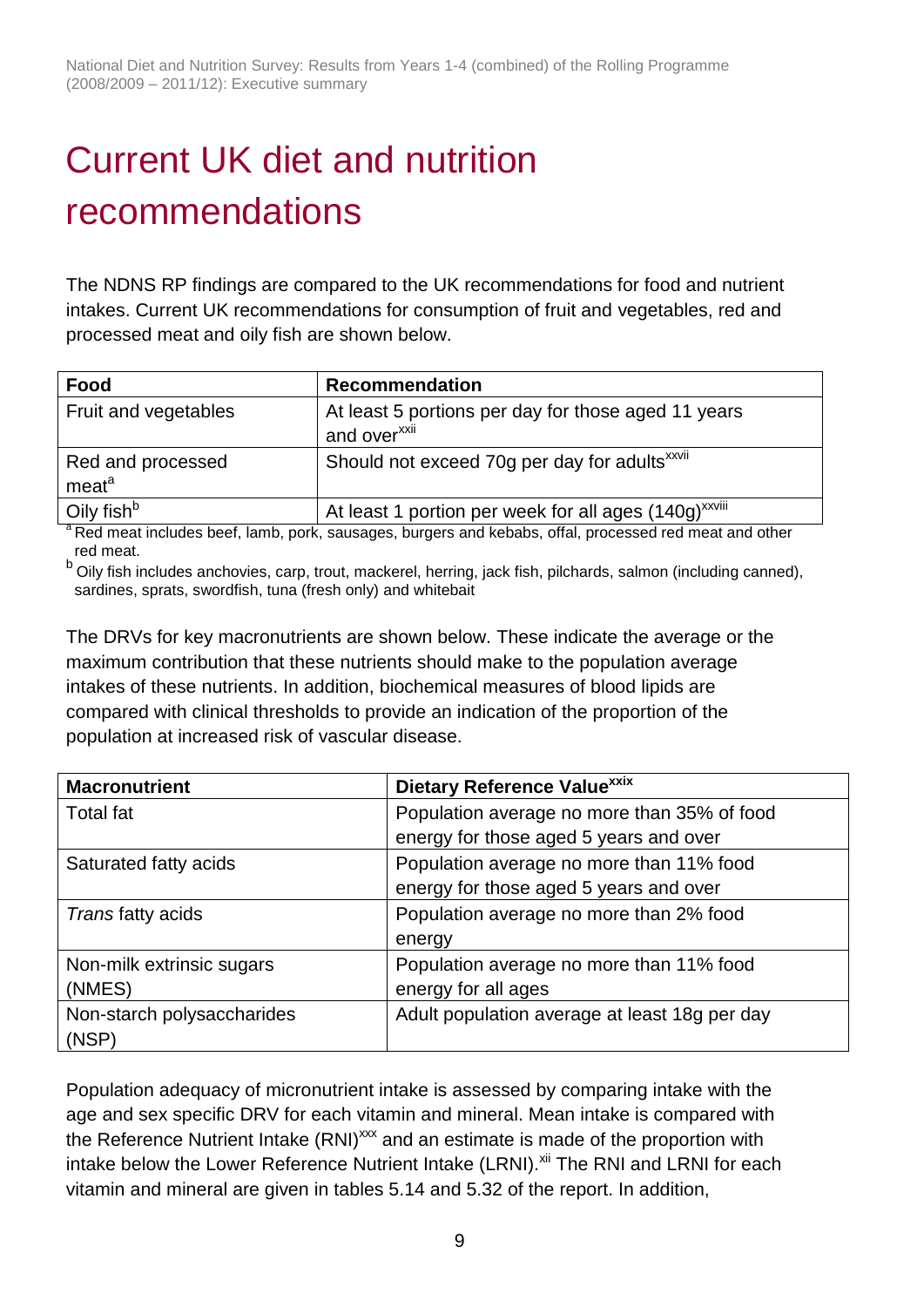biochemical indices of micronutrient status are compared with threshold values, where they have been set, to give an estimate of the proportion of the population at greater risk of deficiency due to depleted body stores or tissue concentrations.

The RNIs<sup>XXIII</sup> for sodium, set in 1991 by the Committee on Medical Aspects of Food and Nutrition Policy's (COMA) Panel on Dietary Reference Values,<sup>[xxix](#page-8-1)</sup> are presented in the table below for the different NDNS age groups covered in the report. The table also shows the corresponding recommended maximum salt intake per day for adults, which was set by COMA<sup>xxxi</sup> and endorsed by the Scientific Advisory Committee on Nutrition in its report on Salt and Health (2003) and the recommended maximum intakes set by SACN (2003) for children.<sup>xxxii</sup>

| <b>NDNS age</b><br>group | RNI <sup>xxiii,xxix</sup> mmol<br>sodium per<br>$day^*$ | <b>Recommended</b><br>maximum salt<br>intakeError!<br><b>Bookmark not</b><br>defined. Error!<br><b>Bookmark not</b><br>defined.<br>g per day** |
|--------------------------|---------------------------------------------------------|------------------------------------------------------------------------------------------------------------------------------------------------|
| 4 to 6 years             | 30                                                      | 3                                                                                                                                              |
| 7 to 10 years            | 50                                                      | 5                                                                                                                                              |
| 11 to 18 years           | 70                                                      | 6                                                                                                                                              |
| 19 to 64 years***        | 70                                                      | 6                                                                                                                                              |
| 65 years and<br>over     | 70                                                      | 6                                                                                                                                              |

\*1g salt contains 17.1mmol sodium

**\*\*** These are the maximum daily dietary targets.

**\*\*\*** results for this age group have been previously published elsewhere

# <span id="page-9-0"></span>Key findings

#### **Food consumption and nutrient intakes (Chapter 5)**

 adults aged 19 to 64 years on average consumed 4.1 portions of fruit and vegetables per day, while adults aged 65 years and over consumed 4.6 portions per day.<sup>[xxii](#page-6-1)</sup> Thirty per cent of adults and 41% of older adults met the "5-a-day" recommendation<sup>xxxiii</sup>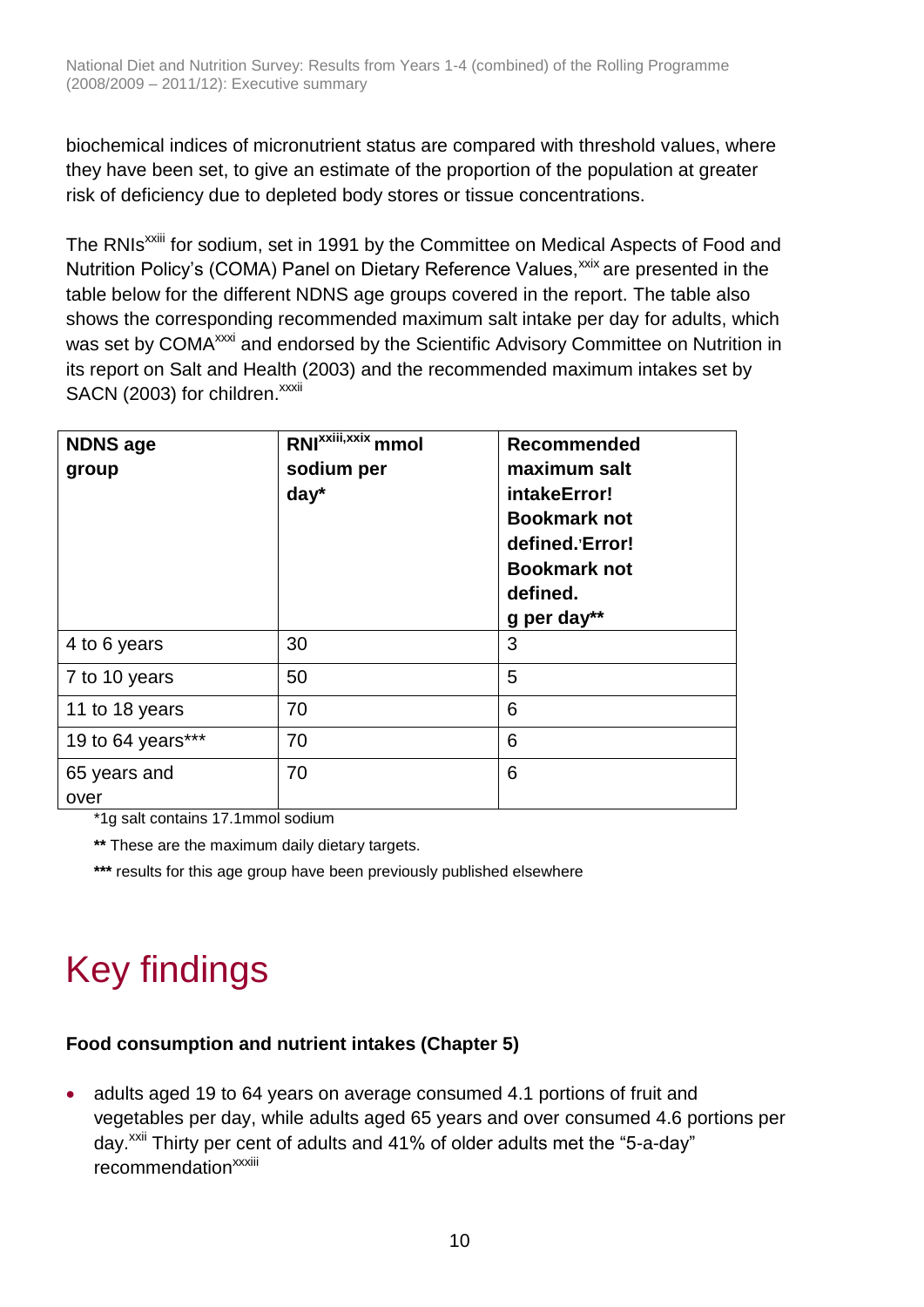- mean consumption of fruit and vegetables for children aged 11 to 18 years was 3.0 portions per day for boys and 2.7 portions per day for girls. Ten per cent of boys and 7% of girls in this age group met the "5-a-day" recommendation
- mean consumption of oily fish in all age groups was well below the recommended one portion (140g) per week. For example, mean consumption in adults aged 19 to 64 years was 54g per week (52g for men and 54g for women) and for adults aged 65 years and over mean consumption was 90g per week (103g for men and 81g for women)<sup>xxxiv</sup>
- mean consumption of red meat for adults aged 19 to 64 years was 71g per day (86g for men and 56g for women) and for adults aged 65 years or over was 63g per day (75g for men and 54g for women)
- mean reported total energy intake was 4.75 MJ/day (1126 kcal/day) for children aged 1.5 to 3 years and 6.46 MJ/day (1532 kcal/day) for children aged 4 to 10 years. For children aged 11 to 18 years, mean total energy intake was 8.30 MJ/day (1972 kcal/day) for boys and 6.60 MJ/day (1569 kcal/day) for girls. For adults aged 19 to 64 years, mean total energy intake was 8.88 MJ/day (2111 kcal/day) for men and 6.78 MJ/day (1613 kcal/day) for women. For older adults, mean total energy intake was 8.14 MJ/day (1935 kcal/day) for men and 6.35 MJ/day (1510 kcal/day) for women. Mean energy intakes were below the Estimated Average Requirement (EAR) for adults and children aged 11 years and over. However it should be borne in mind that the doubly labelled water (DLW) sub-study showed evidence of underreporting of energy intakes in these age groups. 'Cereals and cereal products' was the main contributor to energy intake in all age groups. 'Meat and meat products' and 'milk and milk products' were the other major contributors with 'milk and milk products' making a larger contribution in younger children
- mean intake of total fat met the DRV (no more than 35% food energy) in all age/sex groups except for men aged 65 years and over, for whom, on average, total fat provided 36.0% food energy. 'Cereals and cereal products' and 'meat and meat products' were the main contributors to total fat intake, except in children under four years, for whom 'milk and milk products' was the largest contributor
- mean intake of saturated fat exceeded the DRV (no more than 11% food energy) in all age/sex groups. For example, mean saturated fat intake for adults aged 19 to 64 years was 12.6% food energy. 'Milk and milk products', 'cereals and cereal products', and 'meat and meat products' made similar contributions to saturated fat intake in adults and older children while in younger children 'milk and milk products' was the largest contributor
- mean intake of *trans* fatty acids provided 0.6-0.7% of food energy for all age/sex groups, and thus met the DRV (no more than 2% food energy). 'Milk and milk products', 'meat and meat products' and 'cereals and cereal products' were the main contributors to intake, partly from naturally occurring trans fats in dairy products and the meat of ruminant animals
- mean NMES intake exceeded the DRV (no more than 11% food energy) for all age/sex groups most notably for children aged 4 to 10 years and 11 to 18 years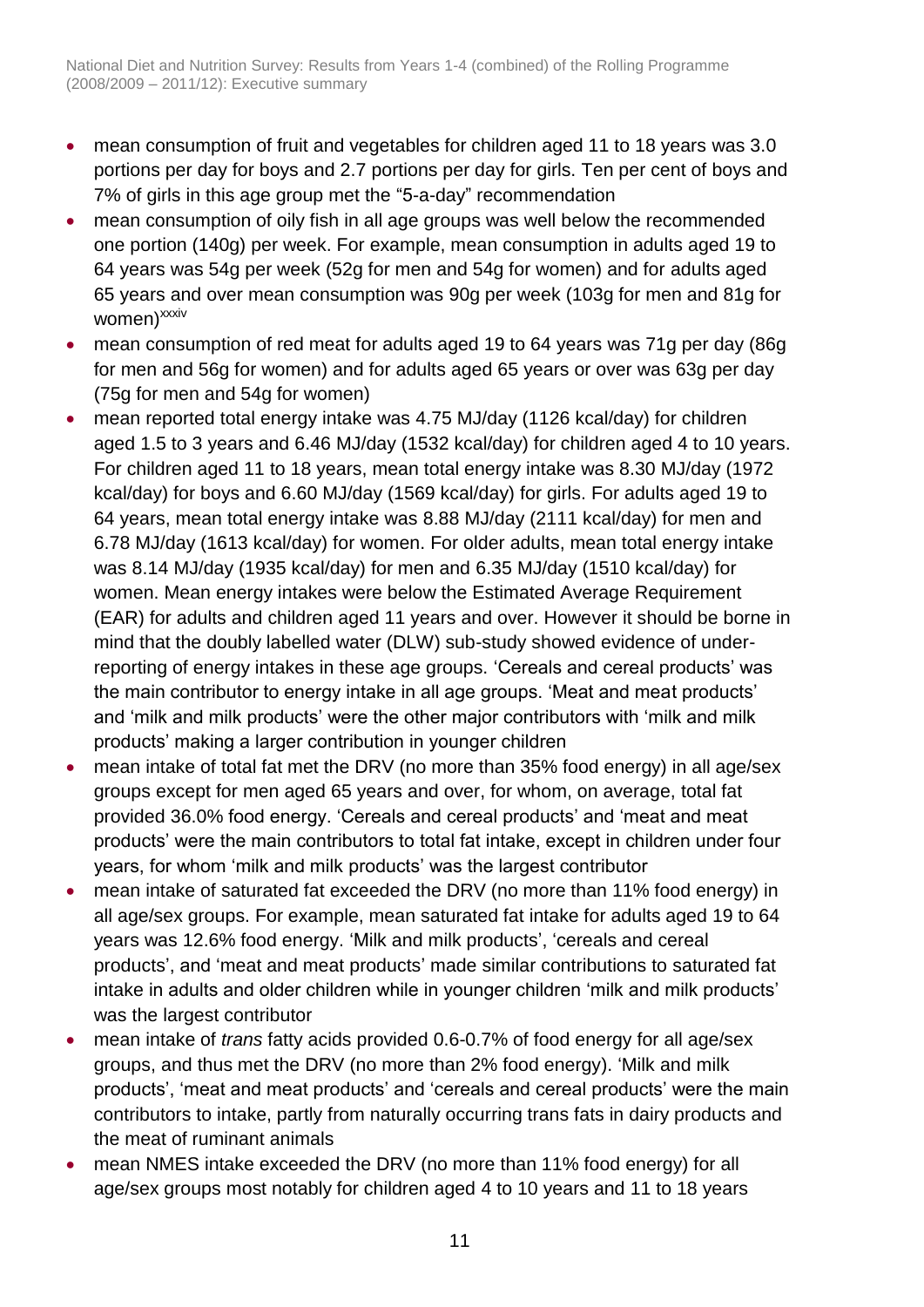where mean intake provided 14.7% and 15.6% of food energy respectively. For children, the main source of NMES was 'non-alcoholic beverages' (soft drinks and 'fruit juice' – soft drinks alone provided 30% of NMES intake in the 11 to 18 years age group). 'Cereals and cereal products' was the other major contributor in children mainly from cakes, biscuits and breakfast cereals. For adults, 'table sugar and confectionery', 'non-alcoholic beverages' (soft drinks and 'fruit juice') and 'cereals and cereal products' (mainly cakes and 'biscuits') made similar contributions to intake

- fifty-eight per cent of adults aged 19 to 64 years and 51% of adults aged 65 years and over reported consuming alcohol during the four-day recording period. On average, adults aged 19 to 64 years who consumed alcohol during the four-day recording period obtained 8.4% of energy intake from alcohol and older adult consumers obtained 6.4%
- mean intake of non-starch polysaccharide (NSP) for adults aged 19 to 64 years and 65 years and over was 13.7-13.9g per day, below the DRV set for adults of at least 18g per day. 'Cereals and cereal products' and 'vegetables and potatoes' were the main sources of NSP
- mean intakes of vitamins (except vitamin D) from food sources were close to or above the RNI for all age/sex groups. Mean intake of vitamin D was below the RNI for children aged 1.5 to 3 years and for adults aged 65 years and over, both with and without the contribution of supplements.<sup>xxxv</sup> For children aged 11 to 18 years, 13% and 15% had vitamin A and riboflavin intake below the LRNI respectively; 8% of girls aged 11 to 18 years had folate intake below the LRNI
- mean intakes of minerals from food sources were below the RNI for some age/sex groups, in particular children aged 11 to 18 years. A substantial proportion of this age group, especially girls, had intakes of some minerals below the LRNI. For example, mean iron intakes were below the RNI for both women aged 19 to 64 years and girls aged 11 to 18 years and 23% of women and 46% of girls had iron intake below the LRNI. Mean intakes of calcium, zinc (and iodine for girls only) were also below the RNI in the 11 to 18 years age group and about a fifth of girls aged 11 to 18 years fell below the LRNI
- mean intakes of potassium, magnesium and selenium were below the RNI in all age groups except children aged under 11 years and substantial proportions fell below the LRNI. It should be noted that the DRVs for these minerals are based on limited data so caution should be used when assessing adequacy of intake using the LRNI
- mean intakes of all minerals were close to or above the RNI for children aged under 11 years and few children in this age group had intakes below the LRNI
- seventeen per cent of men and 27% of women aged 19 to 64 years, and 35% of men and 47% of women aged 65 years and over reported taking at least one dietary supplement during the four-day recording period
- in general, supplement takers had higher intakes of vitamins and minerals from food sources than those who did not take supplements. The contribution from supplements had little effect on the proportion of participants below the LRNI,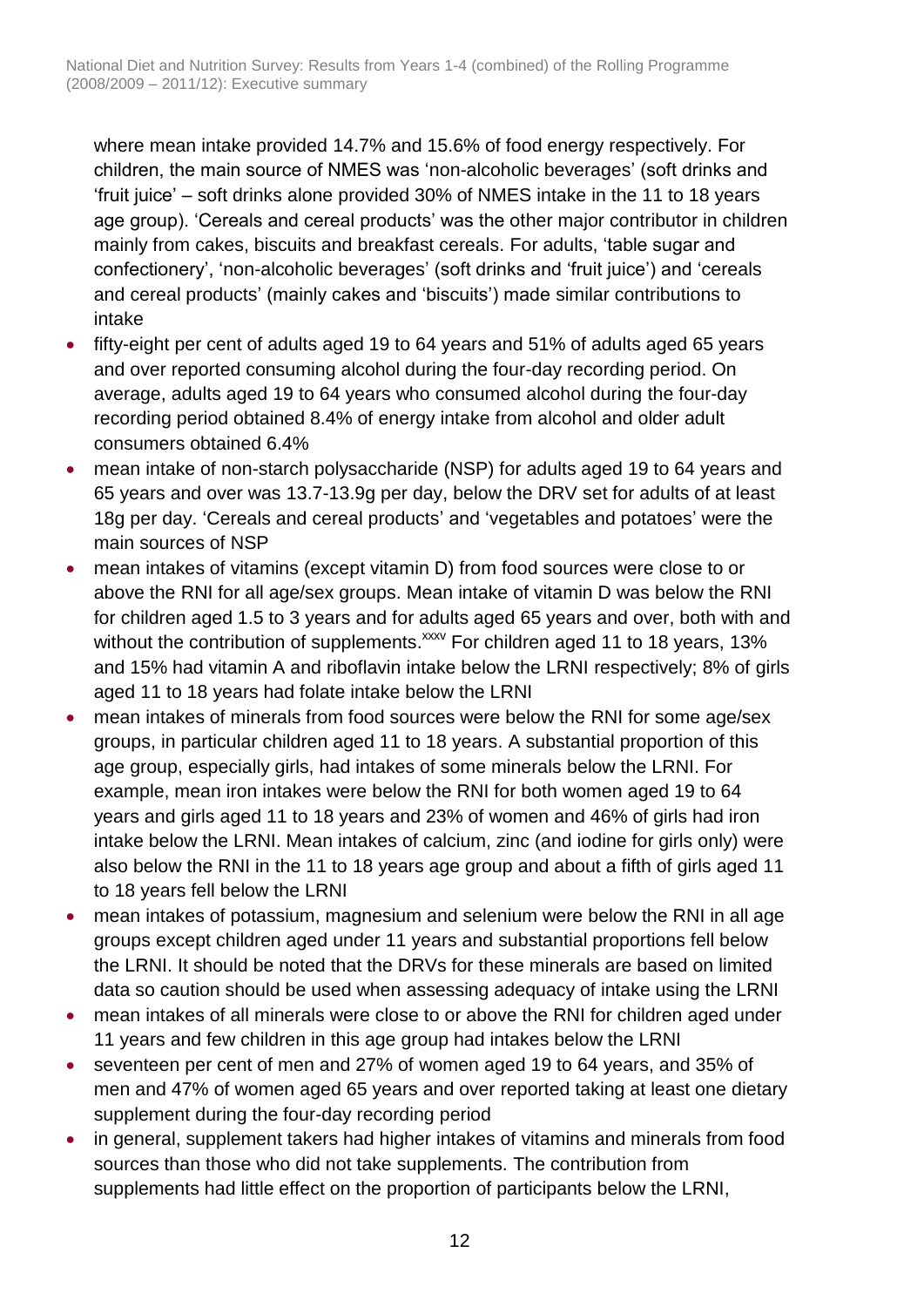indicating that supplement takers generally had adequate intakes of vitamins and minerals from the diet

#### **Biochemical indices of nutritional status (Chapter 6)**

- approximately a third of adults had a serum total cholesterol concentration between 5.2 and 6.4mmol/litre, indicating a marginally increased risk of cardiovascular disease. In slightly more than 10% of adults, total serum cholesterol concentration was between 6.4 and 7.8mmol/litre indicating moderately elevated cardiovascular risk, and in approximately 2% of adults it was above 7.8mmol/l indicating high risk.<sup>xxxvi</sup> The association of elevated serum cholesterol concentration with an increased risk of cardiovascular disease is well established<sup>xxxvii</sup>
- over two-thirds of those aged 4 to 64 years and almost half of those in other age groups had riboflavin status values above the generally accepted upper threshold of normal status indicating biochemical depletion.<sup>xxxviii</sup> However, there is uncertainty about whether these are associated with functional consequences. To aid future population monitoring, additional information on the distribution of riboflavin status values has been included in the report to provide a baseline against which any future change in the dietary adequacy of this vitamin can be assessed<sup>xxxix</sup>
- there was evidence of low vitamin D status at the time the blood sample was taken in a proportion of participants in all reported age/sex groups. The proportion of children who, at the time of venepuncture, had a 25-hydroxyvitamin D (25-OHD) concentration below the lower threshold for vitamin D adequacy ranged from 7.5% for children aged 1.5 to 3 years to 24.4% for girls aged 11 to 18 years. For adults this ranged from 16.9% for men aged 65 years and over to 24.1% for women aged 65 years and over. People obtain vitamin D from two sources: endogenous synthesis when their skin is exposed to ultra violet B (UVB) radiation and their diet. There was marked seasonal variation in the proportion of participants with a 25-OHD below the threshold of adequacy at the time of venepuncture, in line with the known seasonal variation in the UVB content of sunshine in the UK. When subdivided by season, the proportion below the lower threshold for vitamin D adequacy in the winter months (January to March) when UK sunshine lacks UVB ranged from 29.3% for adults aged 65 years and over to 40.0% for children aged 11 to 18 years. This contrasted with the summer months (July to September) when the proportion below the lower threshold was much smaller, ranging from 1.7% for children aged 4 to 10 years to 13.4% for children aged 11 to 18 years. Low vitamin D status has implications for bone health, (increasing the risk of rickets and osteomalacia)
- there was evidence of anaemia (as indicated by low haemoglobin levels) plus low iron stores (plasma ferritin) in a proportion of older girls aged 11 to 18 years (4.9%) and women aged 19 to 64 years (4.7%), indicative of iron deficiency
- there was little evidence of low status for other micronutrients where normal ranges or thresholds of adequacy have been set. Mean values for vitamin  $C$ ,  $B_{12}$ , thiamin, retinol (vitamin  $A$ )<sup>xi</sup> and vitamin E fell within the normal range and the proportion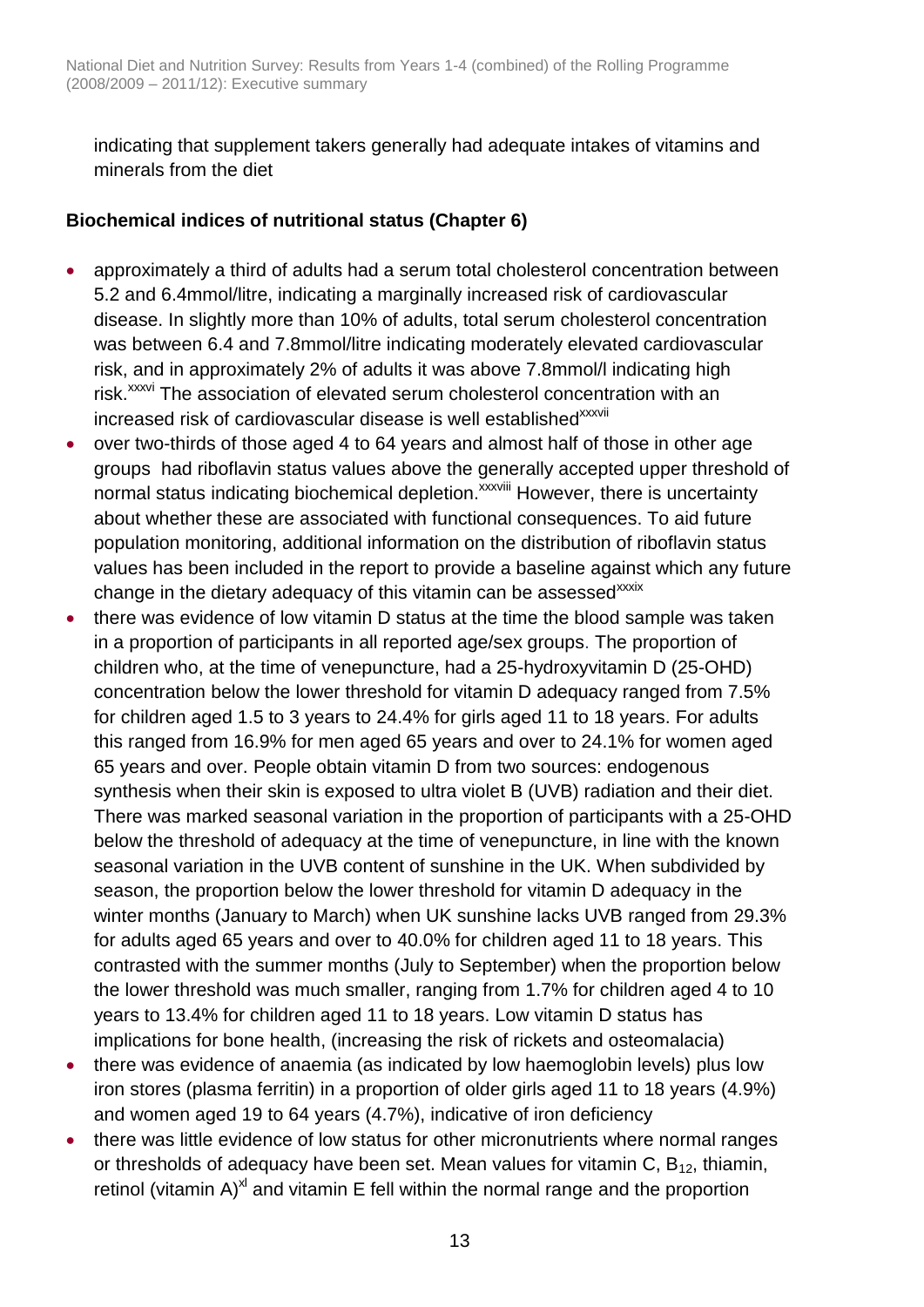falling outside established thresholds indicating low status, where these have been set, was low

#### **Estimated salt intake (Chapter 7)**

- estimated salt intake for children, based on urinary sodium excretion, exceeded the SACN recommendations for each age group<sup>xli</sup> except for girls aged 7 to 10 years. Mean estimated salt intake for children aged 4 to 6 years was 3.7g/day. In children aged 7 to 10 years mean intake was 5.5g/day for boys and 4.6g/day for girls and for the 11 to 18 years age group mean intake was 7.1g/day for boys and 6.2g/day for girls
- estimated mean salt intake for people aged 65 years and over was 7.2g/day (8.3g/day for men and 6.4g/day for women) which is above the SACN recommended maximum of 6g/day

Analysis for Chapters 8, 9 and 10 was done for energy and macronutrients plus four micronutrients, selected on the basis of public health interest: iron, calcium, folate, vitamin C.

#### **Detailed age breakdown for young people and adults (Chapter 8)**

Results for key foods and nutrients are presented for four age groups, subdivided by sex: 11 to 15 years, 16 to 24 years, 25 to 49 years and 50 to 64 years. These age subgroups differ from the age/sex groups used elsewhere in the report and are referred to as "age sub-groups".

- mean daily intake for all age sub-groups was close to the DRV for total fat but exceeded the DRV for saturated fat. Mean intake of NMES exceeded the DRV in all age sub-groups, except females aged 50 to 64 years. Mean NMES intake was higher in the 11 to 15 years and 16 to 24 years sub-groups than in the older subgroups
- mean intake of NSP increased by age across the age sub-groups but was below the DRV in all age sub-groups
- for men and women aged 25 to 49 years and 50 to 64 years, mean intakes from food sources of vitamin C, folate, iron and calcium were close to or above the RNI, except iron for women aged 25 to 49 years. The mean iron intake in this group was 65% of the RNI; 29% of these women had iron intakes below the LRNI
- for the 11 to 15 years and 16 to 24 years sub-groups, males had mean intake from food sources of vitamin C, folate, iron and calcium close to or above the RNI, while females had mean intake close to or above the RNI for vitamin C and folate but below the RNI for calcium and iron. Iron intake was below the LRNI for 44% of females aged 11 to 15 years and 40% of females aged 16 to 24 years. Calcium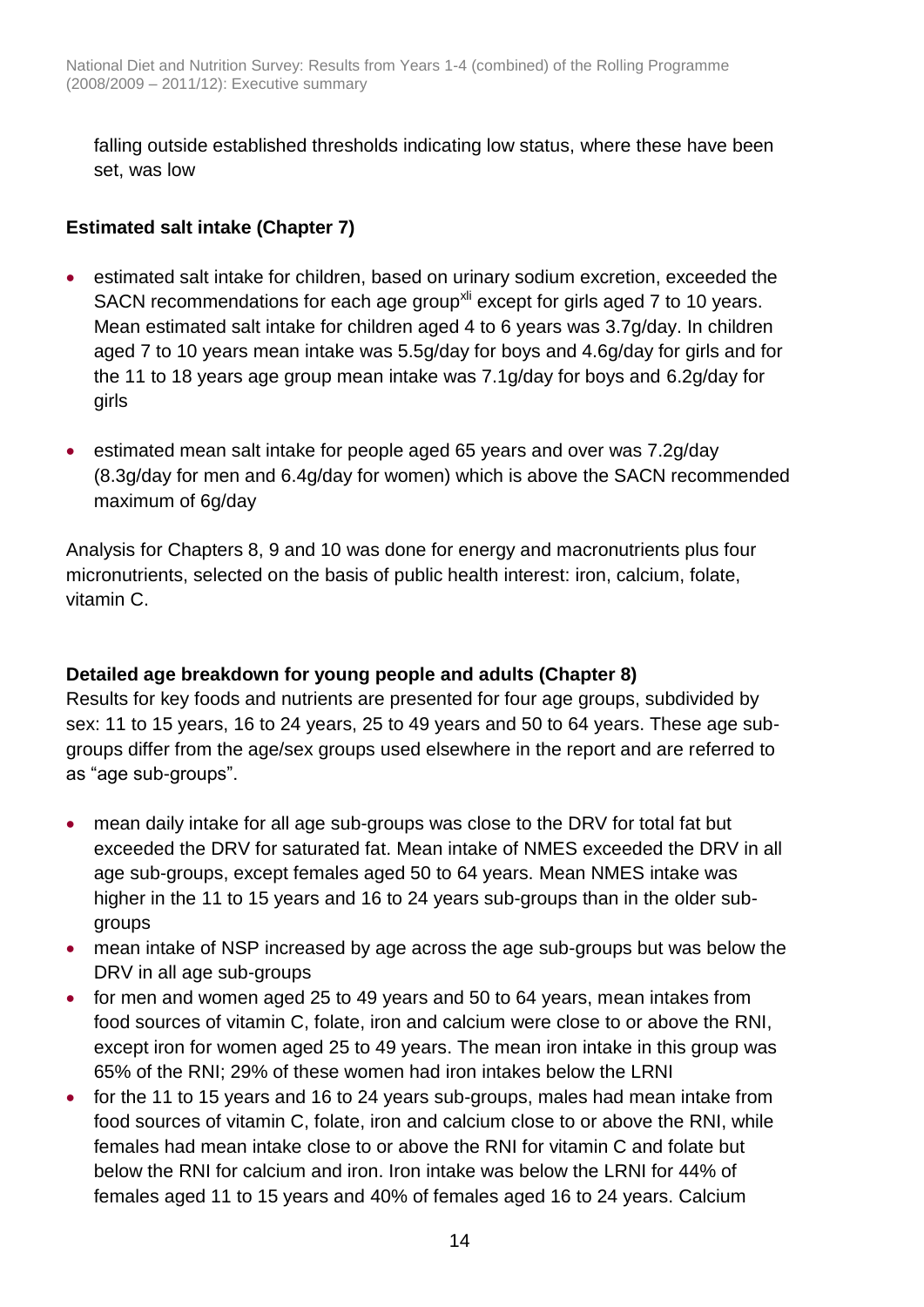intake was below the LRNI for 18% of females aged 11 to 15 years and 16% of females aged 16 to 24 years

• the number of portions of fruit and vegetables consumed per day increased with age from 2.9 for children aged 11 to 15 years to 4.7 for adults aged 50 to 64 years. The proportion of participants meeting the "5-a-day" recommendation also increased with age: 9% of those aged 11 to 15 years, 14% of those aged 16 to 24 years (18% of males and 10% of females), 29% of those aged 25 to 49 years and 38% of those aged 50 to 64 years (36% of males and 40% of females)

#### **Intake by equivalised income (Chapter 9)**

Households were ranked by equivalised income, and grouped into five quintiles.<sup>xxvi</sup> Statistical comparisons were undertaken for intakes of key foods and nutrients by quintiles of equivalised income within each age/sex group. Quintile 5 (the highest income) was used as the reference category.

- there were some differences observed in food consumption and energy and nutrient intakes by equivalised income quintile, particularly for fruit and vegetable consumption. Differences were clearest between the lowest and highest income quintile but were not seen in all age/sex groups. Where differences were seen they were generally in the direction of poorer diets in the lower income quintiles
- income differences in mean intake of energy and macronutrients were observed in women aged 19 to 64 years and to some extent in men aged 19 to 64 years. Total energy and protein intake in women aged 19 to 64 years was significantly lower in quintiles 1, 2 and 3 than in quintile 5. The lowest quintile in this age group also had a higher intake of carbohydrate and a lower intake of protein as a percentage of energy than did the highest quintile. However, protein intakes were above the RNI in all income quintiles. To some extent alcohol intake in men aged 19 to 64 years and women aged 19 to 64 years also increased through the quintiles
- men and women aged 19 to 64 years had a lower percentage of energy from saturated fat and a higher percentage energy from NMES in the lowest quintile compared with the highest although intakes exceeded recommended levels in almost all quintiles. NSP intakes were significantly lower in the lowest quintile groups compared with the highest in all age/sex groups but intakes for adults were below the recommendation in all quintiles
- mean iron intake for girls aged 11 to 18 years and women aged 19 to 64 years was below 90% of the RNI in all income quintiles. In women, but not in girls, the lowest income quintile had a significantly lower mean intake than the highest quintile and a significantly higher proportion below the LRNI. For both men and women aged 19 to 64 years, mean intake of calcium increased from the lowest to highest quintile and a substantial proportion of girls aged 11 to 18 years in all income quintiles had calcium intakes below the LRNI. There were clear differences in intakes of both vitamin C and folate by income quintile with lower intakes in the lowest quintile. For vitamin C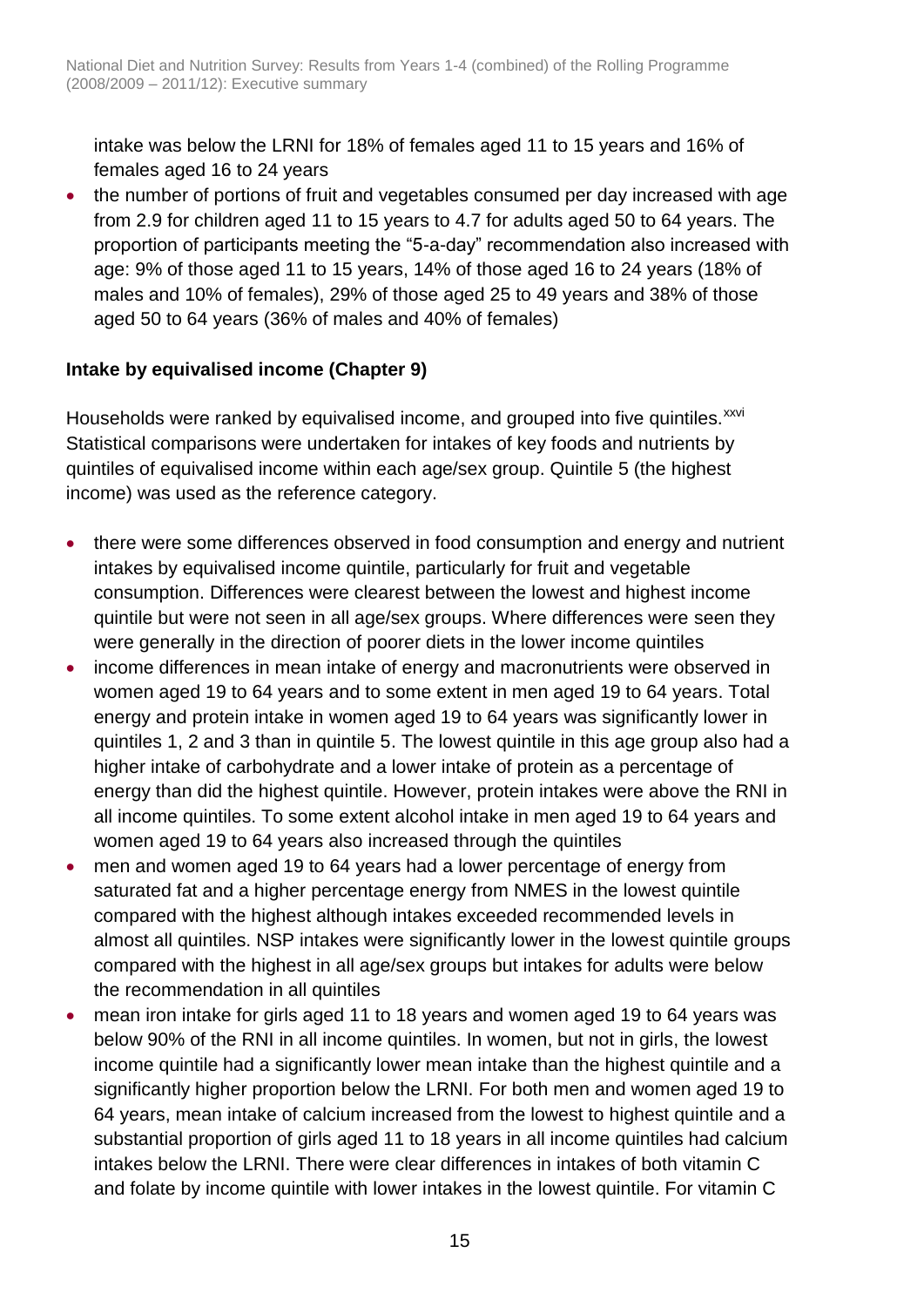mean intake was above the RNI in all quintiles while for folate girls aged 11 to 18 years had a mean intake below the RNI in the lowest income quintile

 mean fruit and vegetable consumption expressed in grams and as "5-a-day" portions was significantly lower in all age/sex groups in income quintile 1 (lowest income) compared with quintile 5 (highest income). In most age/sex groups consumption in quintile 2 and 3 was also significantly lower than in quintile 5. No clear pattern in total meat or red meat consumption was observed, with the exception of children aged 1.5 to 3 years where mean consumption of total meat was higher in income quintiles 1 and 2 than in quintile 5. Oily fish consumption, increased from the lowest to highest quintile for men and women aged 19 to 64 years

#### **Years 3 and 4 combined (Y3&4) compared with Years 1 and 2 combined (Y1&2) (Chapter 10)**

Statistical comparisons between Y3&4 and Y1&2 were carried out for key foods and nutrients. When interpreting the results it should be borne in mind that changes in nutrient intakes can reflect changes in food composition over time as well as changes in consumption. In some cases apparently marked differences between Y1&2 and Y3&4 are a result of step changes in the available data on nutrient composition.

- mean reported total daily energy intake tended to be lower in all age/sex groups in Y3&4 compared with those in Y1&2 except for children aged 1.5-3 years. The differences were statistically significant in adults aged 19 to 64 years and children 11 to 18 years. Mean total fat intake was lower in Y3&4 in most age groups compared with Y1&2 whereas the differences for protein and total carbohydrate were smaller and less consistent
- mean intake of total fat as a percentage of energy was generally lower in Y3&4 compared with Y1&2 while intake of carbohydrate as a percentage of food energy tended to be higher in Y3&4 and there was no consistent difference for protein. Intakes of saturated and trans fatty acids as a percentage of food energy were also lower in Y3&4 but there was no consistent difference in intakes of NMES as a percentage of food energy, nor in NSP intake
- in all age/sex groups, mean daily iron intake was similar in Y3&4 and Y1&2. No clear pattern of differences was observed in mean calcium or vitamin C intake between Y3&4 and Y1&2 although a significantly higher proportion of girls aged 11 to 18 years and women aged 19 to 64 years had calcium intake below the LRNI in Y3&4 compared with Y1&2. Mean daily folate intake tended to be lower in Y3&4 compared with Y1&2 for most age groups, significantly so for children aged 1.5 to 3 years, boys aged 4 to 10 years and adults aged 19 to 64 years
- no consistent differences between Y3&4 and Y1&2 were observed for total mean fruit and vegetable consumption (excluding fruit juice) in any age/sex group, except for boys aged 4 to 10 years in Y3&4 where mean consumption was significantly higher than in Y1&2. The number of portions of fruit and vegetables consumed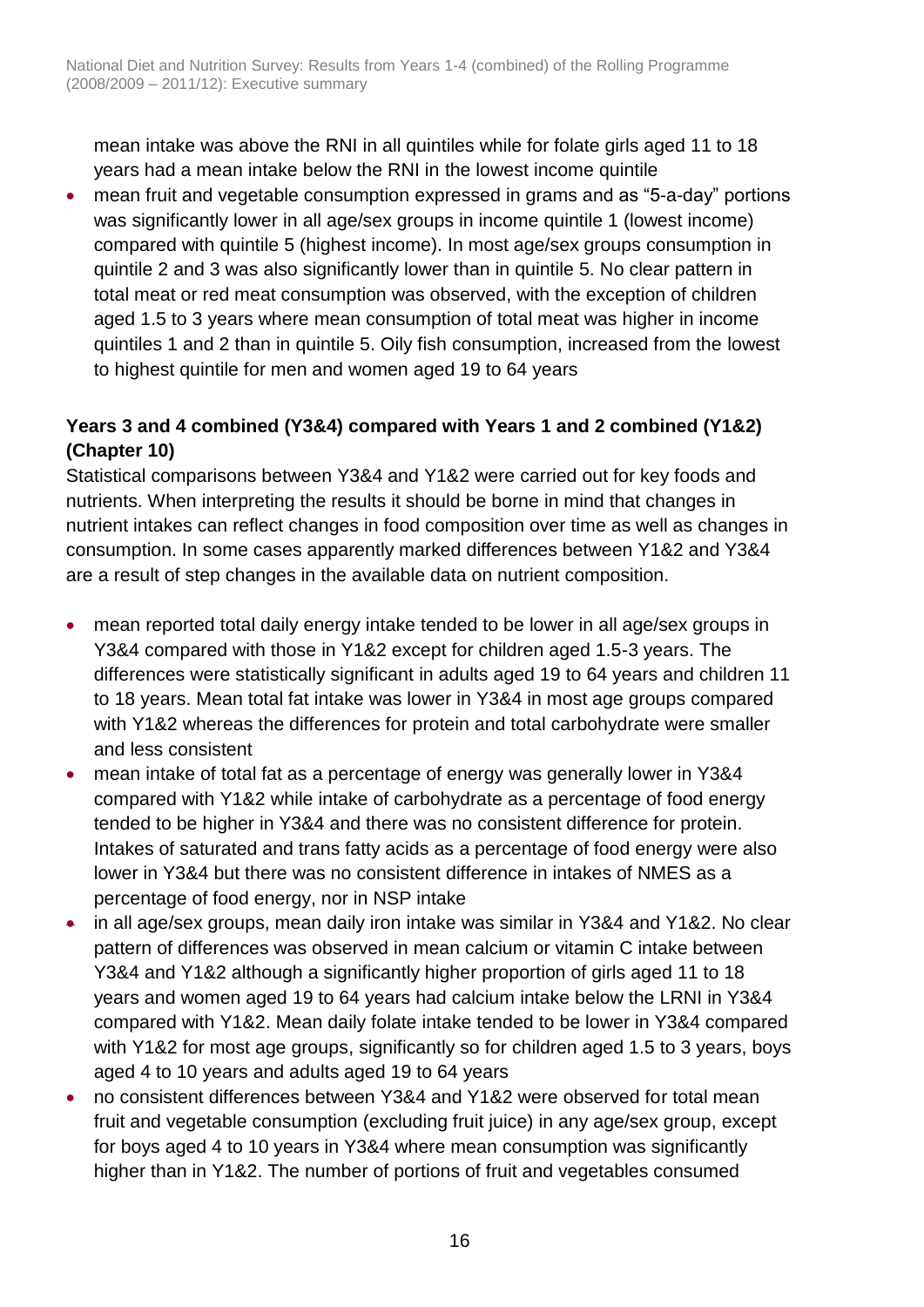National Diet and Nutrition Survey: Results from Years 1-4 (combined) of the Rolling Programme (2008/2009 – 2011/12): Executive summary

tended to be lower in boys aged 11 to 18 years and men aged 19 to 64 years in Y3&4 than in Y1&2, but this was not statistically significant

 mean intakes of total fish and oily fish were similar in all age/sex groups in Y3&4 compared with Y1&2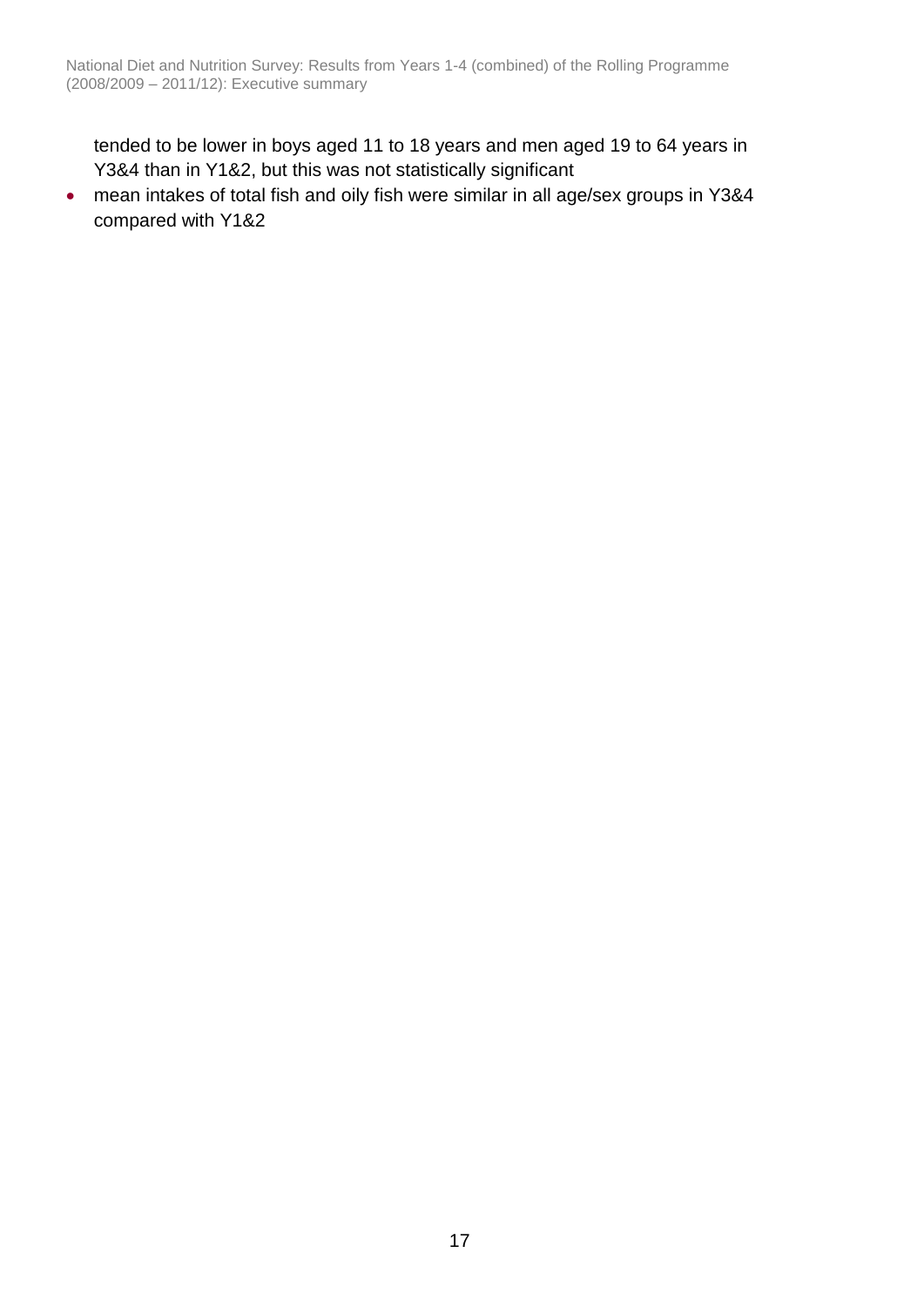#### **Years 1, 2, 3 and 4 combined of the RP compared with previous surveys (Chapter 10)**

Comparisons between results from the RP and those from previous NDNS carried out between 1992 and 2000/01 should be interpreted with caution due to methodological differences between the RP and previous surveys (ie differences in duration of assessment period and methods of assessing portion size). Statistical comparisons have not been carried out for this reason.

- mean reported total energy intake for children aged 4 to 18 years and adults aged 19 to 64 years was lower in the RP compared with previous surveys. For adults aged 65 years and over total energy intake was higher in the RP, while for children aged 1.5 to 3 years intake was similar between surveys
- for all age/sex groups, mean daily intake of total fat both in grams and as a percentage of food energy was lower or similar in the RP compared with previous surveys. Mean intake of saturated fatty acids and *trans* fatty acids tended to be lower in the RP than in previous surveys, both in absolute terms and as a percentage of food energy for all age/sex groups. For example in adults aged 19 to 64 years intake of saturated fat as a percentage of food energy was 12.6% in the RP compared with 13.2% in the previous survey of this age group in 2000/01
- mean intake of NMES was lower in the RP than in previous surveys, both in absolute terms and as a percentage of food energy for all age/sex groups (except for women aged 65 years and over), particularly for younger children aged 1.5 to 3 years and 4 to 10 years where the proportion of food energy from NMES decreased from 18.7% to 11.9% and 17.1% to 14.7% respectively
- mean intake of NSP in children aged 1.5 to 3 years, 4 to 10 years and adults aged 65 years and over was higher in the RP than in previous surveys
- for children aged 1.5 to 3 years and adults aged 65 years and over, mean intakes of iron, calcium, vitamin C and folate were higher in the RP than in previous surveys. For children aged 4 to 10 years, mean intake was similar for iron and folate and higher for calcium and vitamin C. In the 11 to 18 years age group, however, iron and folate intakes were lower in the RP than in the previous survey. For girls in the RP, mean iron intake remained below the RNI (57% compared with 60% in the previous survey) and mean folate intake was lower (93% of the RNI compared to 105% in the previous survey)
- for adults aged 19 to 64 years, mean intake was lower for iron, folate and calcium and similar for vitamin C in the RP compared with the previous survey

Generally, there was little difference between surveys in terms of the proportion of individuals with intake below the LRNI for each micronutrient. There was a smaller proportion of individuals with iron intake below the LRNI for children aged 1.5 to 3 years in the RP (6% compared with 16% in the previous survey).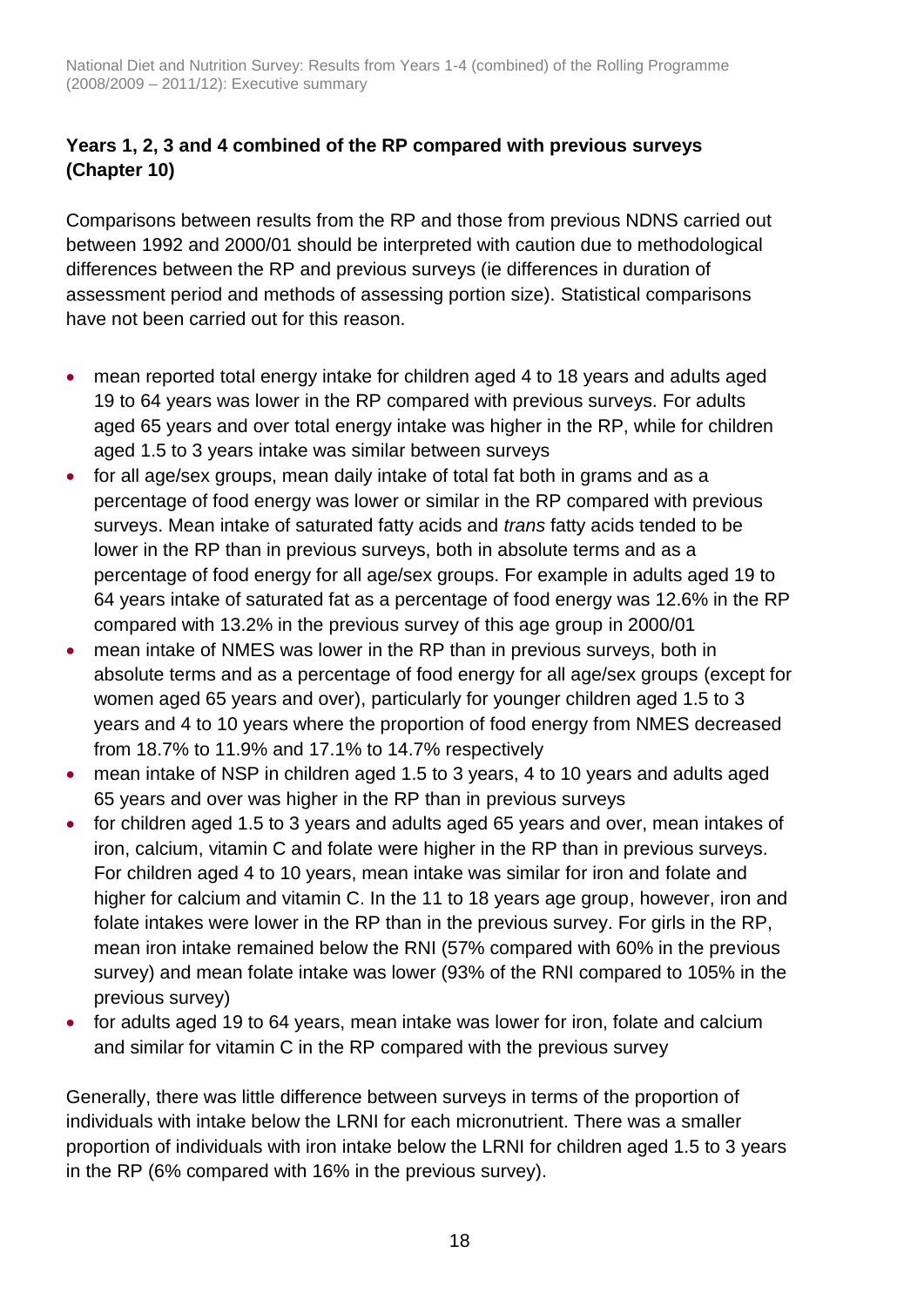## <span id="page-18-0"></span>Methodological issues

#### **Misreporting of food consumption**

Dietary surveys are reliant on self-reported measures of food intake. Previous NDNS and the current RP are unique among large-scale population surveys in their inclusion of DLW as an objective biomarker to validate EI estimated from reported food consumption. There is evidence of mis-reporting of food consumption in this survey as in all dietary surveys. A sub-study comparing EI estimates from the four-day diary with total energy expenditure (TEE) measurements using the DLW technique found that reported EI in those aged 16 years and over was about 32% lower than TEE on average (see Chapter 5 and Appendix X for more detail). This should be borne in mind when interpreting the findings (see Chapter 5).

#### **Diet and nutritional status**

Results based on assessment of food and drink consumption over the four-day diary period provides information about dietary intake over a relatively short period. Analysis of blood samples generally provides an indication of the nutritional status of the population over a longer period. Nutritional status indices provide an assessment of availability of nutrients to the body (after absorption) for use in metabolic processes.

It is not possible to make direct comparisons between the dietary data and biochemical results presented in the report due to the elapsed time between the diary recording period and the collection of blood and urine (a gap of at least eight weeks in Year 2 onwards) and also because many of the biochemical indicators generally reflect longer term body stores of a nutrient rather than recent intake.

#### **Days of the week**

Weekend days were oversampled in Year 1 and, while weekend days were undersampled in Year 2 to redress this, there still remains a slightly higher proportion of weekend days in the Years 1 to 4 combined data.<sup>xlii</sup> As eating habits vary on different days of the week for some age groups, this could lead to a bias in the reporting of some foods and drinks.

#### **Differences between the previous surveys and the RP**

There are a number of methodological differences between the previous cross-sectional surveys and the RP. The previous surveys of children aged 4 to 18 years<sup>[vii](#page-3-2)</sup> and adults aged 19 to 64 years<sup>[viii](#page-3-3)</sup> used a seven-day diary whereas the RP uses a four-day diary. The survey of children aged 1.5 to 4.5 years<sup> $vi$ </sup> used a four-day diary which over-sampled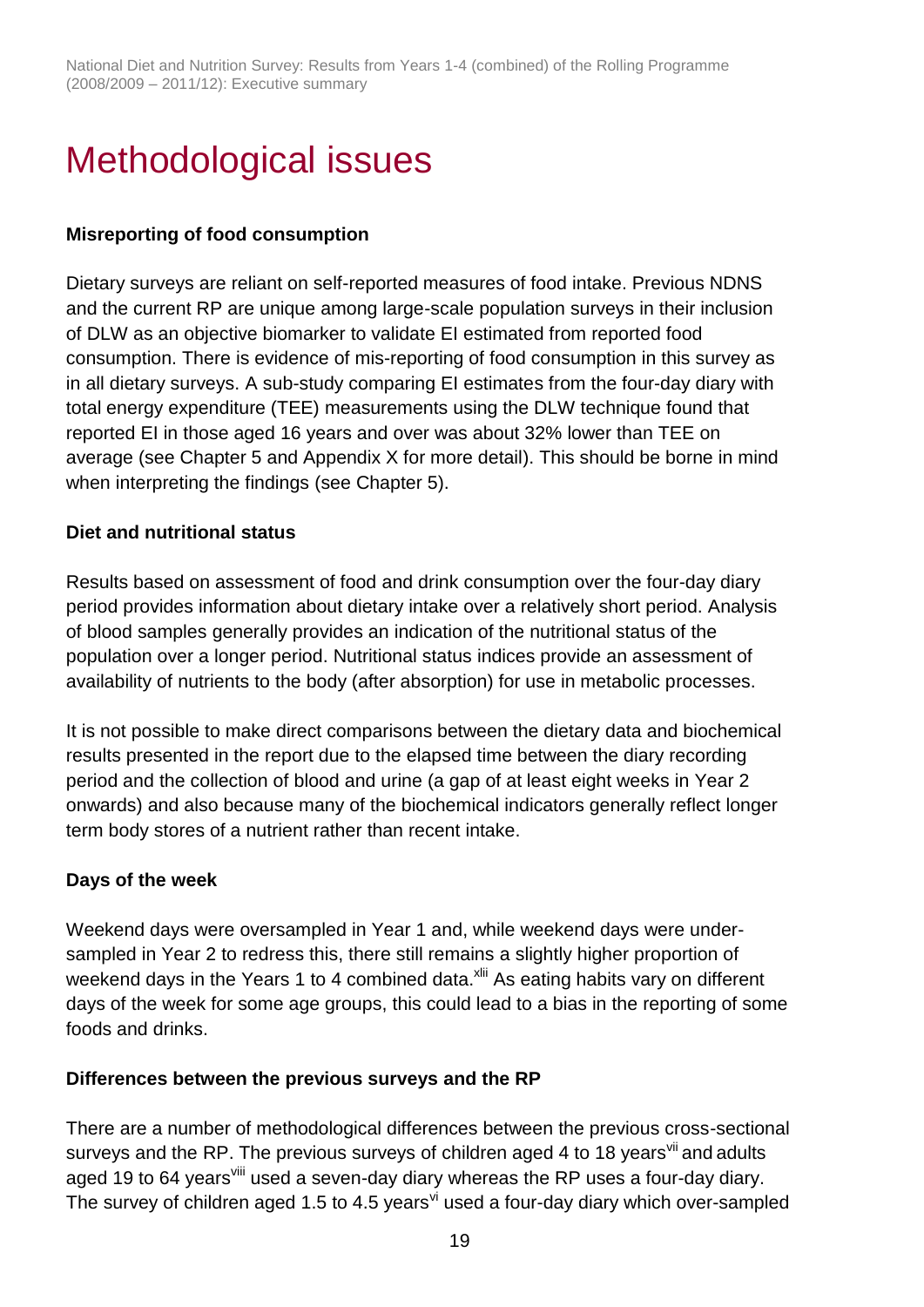weekend days. Differences in number of days have little effect on comparisons of mean consumption of food groups or mean nutrient intakes between surveys but do affect comparisons for percentages consuming food groups and meeting dietary recommendations. Another key methodological difference is that all the previous surveys used a weighed diary method whereas the RP uses estimated portion sizes such as household measures and weights from labels.

For blood analytes, the RP collects blood samples following an overnight fast for all age groups (except those aged 1.5 to 3 years and diabetics not willing to fast who are asked to provide a non-fasting blood sample). Status data from fasting blood samples are considered to be more informative because some analytes are affected by recent food consumption. This is a change in methodology from the previous NDNS of adults aged 19 to 64 years carried out in 2000/01, Vill which collected non-fasting samples and means that comparisons with that survey cannot be made for nutrients affected by recent consumption. In addition, some of the analytical methods have changed since previous NDNS in 1997 and 2000/01 and the new analytical methods are not always comparable with those used in the previous surveys. Because of these methodological changes comparisons have not been made between the blood results in the report and those in previous NDNS surveys.

For urine analytes, some of the analytical methods have changed since previous NDNS surveys in 1997 and 2000/01 and the new analytical methods are not always comparable with those used in the previous surveys. In addition para-aminobenzoic acid (PABA)<sup>xliii</sup> was used to determine completeness of 24-hour urine collections in the RP but was not used in previous NDNS.

### <span id="page-19-0"></span>Future reports

l

Reports of findings for Scotland, Northern Ireland and Wales will be published during 2014/15. These reports will include a comparison with findings for the UK as a whole.

Results for blood indices of folate status have been delayed due to analytical problems in the laboratory. Publication of these results is expected in 2015.

<sup>&</sup>lt;sup>i</sup> Responsibility for nutrition policy in England and Wales transferred from FSA to Health Departments in 2010. Management of NDNS also transferred to the Department of Health in England at that time. From 1 April 2013, responsibility for the survey transferred to the Department of Health's Executive Agency, Public Health England  $(PHE)$ .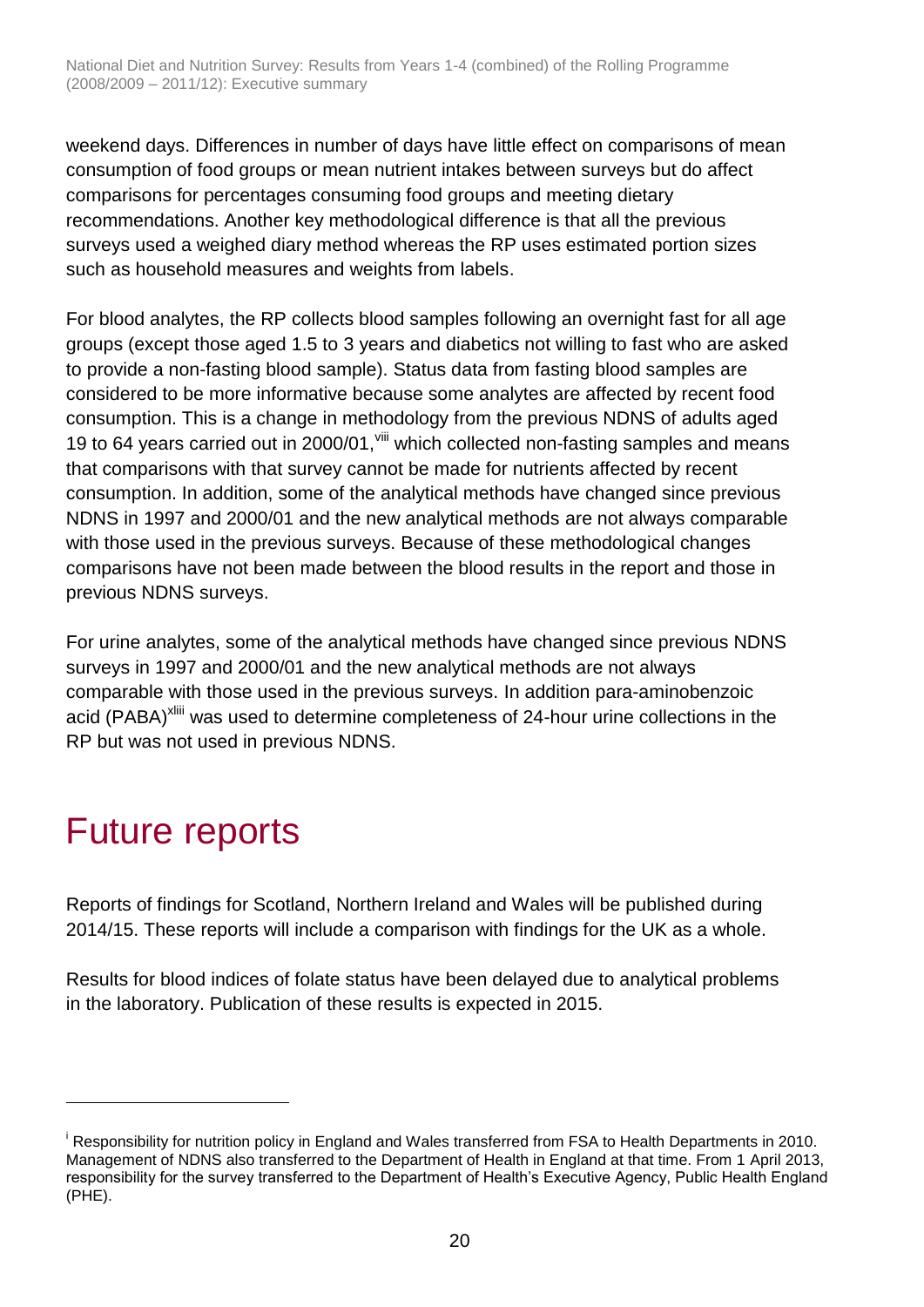<sup>ii</sup> Additional recruitment in the devolved countries is funded by Government bodies in Scotland, Wales and Northern Ireland.

iii For Years 6 onwards, the consortium comprises NatCen and MRC HNR.

l

iv Ashwell M, Barlow S, Gibson S, Harris C (2006) National Diet and Nutrition Surveys: the British experience. Public Health Nutrition 9(4) 523-530.

<sup>v</sup> Department of Health Healthy Lives, Healthy People: Our Strategy for public health in England White Paper [http://www.dh.gov.uk/en/Publicationsandstatistics/Publications/PublicationsPolicyAndGuidance/DH\\_121941](http://www.dh.gov.uk/en/Publicationsandstatistics/Publications/PublicationsPolicyAndGuidance/DH_121941) (accessed 22/04/2014).

vi Gregory JR, Collins DL, Davies PSW, Hughes JM, Clarke PC. National Diet and Nutrition Survey: children aged 1 ½ to 4 ½ years. Volume 1: Report of the diet and nutrition survey London: HMSO, 1995. Hinds K, Gregory JR. National Diet and Nutrition Survey: children aged 1½ to 4½ years. Volume 2: Report of dental survey. London: HMSO, 1995.

vii Gregory JR, Lowe S, Bates CJ, Prentice A, Jackson LV, Smithers G, Wenlock R, Farron M. National Diet and Nutrition Survey: young people aged 4 to 18 years. Volume 1: Report of the diet and nutrition survey*.* London: TSO, 2000.

Walker A, Gregory J, Bradnock G, Nunn J, & White D. National Diet and Nutrition Survey: young people aged 4 to 18 years. Volume 2: Report of the oral health survey. London: TSO, 2000.

viii Henderson L, Gregory J, Swan G. National Diet and Nutrition Survey: adults aged 19 to 64 years. Volume 1: Types and quantities of food consumed*.* London: TSO, 2002.

Henderson L, Gregory J, Irving K, Swan G. National Diet and Nutrition Survey: adults aged 19 to 64 years. Volume 2: Energy, protein, carbohydrate, fat and alcohol intake*.* London: TSO, 2002.

Henderson L, Irving K, Gregory J, Bates CJ, Prentice A, Perks J, Swan G, Farron M. National Diet and Nutrition Survey: adults aged 19 to 64 years. Volume 3: Vitamin and mineral intake and urinary analytes*.* London: TSO, 2003.

Rustin D, Hoare J, Henderson L, Gregory J, Bates CJ, Prentice A, Birch M. National Diet and Nutrition Survey: adults aged 19 to 64 years. Volume 4: Nutritional status (anthropometry and blood analytes), blood pressure and physical activity*.* London: TSO, 2004.

Hoare J, Henderson L, Bates CJ, Prentice A, Birch M, Swan G, Farron M. National Diet and Nutrition Survey: adults aged 19 to 64 years. Volume 5: Summary report. London: TSO, 2004.

<sup>ix</sup> Finch S, Doyle W, Lowe C, Bates CJ, Prentice A, Smithers G, Clarke PC. National Diet and Nutrition Survey: people aged 65 years and over. Volume 1: Report of the diet and nutrition survey*.* London: TSO, 1998. Steele JG, Sheiham A, Marcenes W, Walls AWG. National Diet and Nutrition Survey: people aged 65 years and over. Volume 2: Report of the oral health survey. London: TSO, 1998.

<sup>x</sup> As well as the individuals from the core UK sample, this report also includes individuals from the additional recruitment carried out in Scotland, Wales and Northern Ireland. All cases have been appropriately weighted to put them in their correct proportions to represent the UK population (See Appendix B in the main report for more detail of the weighting scheme).

<sup>xi</sup> Bates B, Lennox A, Swan G (2010) National Diet and Nutrition Survey; Headline results from year 1 of the rolling programme (2008/09): [http://www.food.gov.uk/science/dietarysurveys/ndnsdocuments/ndns0809year1\(](http://www.food.gov.uk/science/dietarysurveys/ndnsdocuments/ndns0809year1)accessed 22/04/14).

Bates B, Lennox A, Bates C, Swan G (2011) National Diet and Nutrition Survey; Headline results from years 1 and 2 (combined) of the rolling programme (2008/09- 2009/10):

[http://www.dh.gov.uk/en/Publicationsandstatistics/Publications/PublicationsStatistics/DH\\_128166](http://www.dh.gov.uk/en/Publicationsandstatistics/Publications/PublicationsStatistics/DH_128166) (accessed 22/04/14).

Bates B, Lennox A, Prentice A, Bates C, Swan G (2012) National Diet and Nutrition Survey; Headline results from years 1,2 and 3 (combined) of the rolling programme (2008/09- 2010/11):

[https://www.gov.uk/government/publications/national-diet-and-nutrition-survey-headline-results-from-years-1-2](https://www.gov.uk/government/publications/national-diet-and-nutrition-survey-headline-results-from-years-1-2-and-3-combined-of-the-rolling-programme-200809-201011) [and-3-combined-of-the-rolling-programme-200809-201011](https://www.gov.uk/government/publications/national-diet-and-nutrition-survey-headline-results-from-years-1-2-and-3-combined-of-the-rolling-programme-200809-201011) (accessed 22/04/14).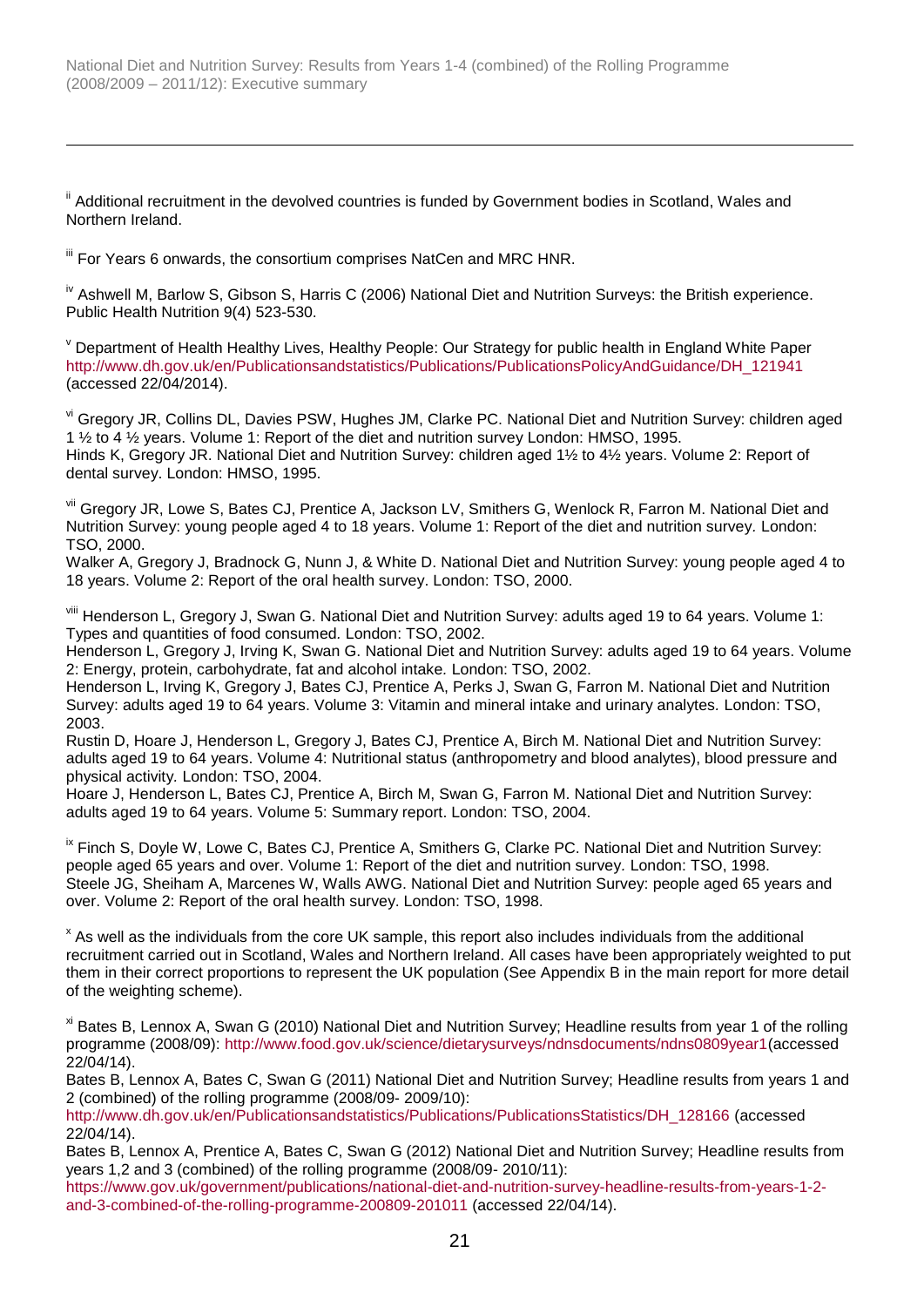l

<sup>xii</sup> The adequacy of vitamin or mineral intake can be expressed as the proportion of individuals with intakes below the LRNI. The LRNI for a vitamin or mineral is set at the level of intake considered likely to be sufficient to meet the needs of only 2.5% of the population.

xiii [Basiotis PP,](http://www.ncbi.nlm.nih.gov/pubmed?term=Basiotis%20PP%5BAuthor%5D&cauthor=true&cauthor_uid=3655942) [Welsh SO,](http://www.ncbi.nlm.nih.gov/pubmed?term=Welsh%20SO%5BAuthor%5D&cauthor=true&cauthor_uid=3655942) [Cronin FJ,](http://www.ncbi.nlm.nih.gov/pubmed?term=Cronin%20FJ%5BAuthor%5D&cauthor=true&cauthor_uid=3655942) [Kelsay JL,](http://www.ncbi.nlm.nih.gov/pubmed?term=Kelsay%20JL%5BAuthor%5D&cauthor=true&cauthor_uid=3655942) [Mertz W,](http://www.ncbi.nlm.nih.gov/pubmed?term=Mertz%20W%5BAuthor%5D&cauthor=true&cauthor_uid=3655942) (1987). Number of days of food intake records required to estimate individual and group nutrient intakes with defined confidence. Journal of Nutrition; 117(9):1638-41.

xiv In some core sample households (where up to one adult and one child could be selected), it was possible to end up with an adult participant only, either because the selected child was not able/did not wish to take part or because there was no resident child eligible for selection.

xv Response rates for individual fieldwork years were as follows: 56% in Year 1, 57% in Year 2, 53% in Year 3 and 55% in Year 4. These response rates are different to those included in previous reports as they include cases from the country boost samples in Scotland, Wales and Northern Ireland whereas previous reports were based on core sample cases only.

<sup>xvi</sup> The majority of participants completed four days of the food and drink diary. Only 2% completed three days.

<sup>xvii</sup> All individuals visited by a nurse were asked if they were willing to provide a blood sample and, if aged four years and older (and fully out of nappies), a 24-hour urine sample.

xviii The report includes estimated salt intakes based on 24-hour urinary sodium excretion data from the analyses of 24-hour urine collections from participants aged 4-18 years and 65 years and over. Estimates for those aged 19 to 64 years have already been published. (Also see note 16 below).

<sup>xix</sup> Non-response bias occurs if those who respond to the survey (or elements of the survey) differ from those who do not respond. Data were weighted to reduce such bias.

<sup>xx</sup> Chapter 7 presents estimated salt intakes based on 24-hour urinary sodium excretion data from the sodium analyses of 24-hour urine collections from participants aged 4 to 18 years and 65 years and over in the NDNS RP. Estimated salt intakes based on 24-hour urinary sodium excretion for adults aged 19 to 64 years in England and, separately, in Scotland were published in 2012. These estimates were based on analysis of 24-hour urines collected over a shorter period in 2011 than the NDNS RP in order to provide a more precise estimate of salt intake in the population at a point in time. The estimate for England includes some urines collected as part of the NDNS RP, while the estimate for Scotland is based on 24-hour urines collected outside the RP. As these estimates (for adults aged 19 to 64 years) have already been published, the estimates based on four years of the RP are not included in this report.

<sup>xxi</sup> All composite dishes in the NDNS Nutrient Databank have been disaggregated into their constituent ingredients. This enables the fruit, vegetables, meat and fish in mixed dishes such as stews and pies to be included in consumption figures. The methodology for the disaggregation of composite dishes is provided in Appendix A.

#### <sup>xxii</sup> Department of Health 5 A DAY programme [online]

<http://www.nhs.uk/Livewell/5ADAY/Pages/5ADAYhome.aspx> (accessed 22/04/14).

 $\overline{a}$  Report on Health and Social Subjects, 41, *Dietary Reference Values (DRVs) for Food Energy and Nutrients for the UK*, Report of the Panel on DRVs of the Committee on Medical Aspects of Food Policy (COMA) 1991. The Stationery Office. London

xxiv Scientific Advisory Committee on Nutrition. Dietary Recommendations for Energy:[Online] Available [http://www.sacn.gov.uk/pdfs/sacn\\_dietary\\_reference\\_values\\_for\\_energy.pdf](http://www.sacn.gov.uk/pdfs/sacn_dietary_reference_values_for_energy.pdf) (2011) (accessed 22/04/14).

xxv For some micronutrients, status can be assessed by directly measuring the level of the nutrient in blood, while for others it is assessed by a functional measure such as the activity of vitamin-dependent enzymes. For example, riboflavin status can be assessed by measuring the activity of the red cell enzyme glutathione reductase which is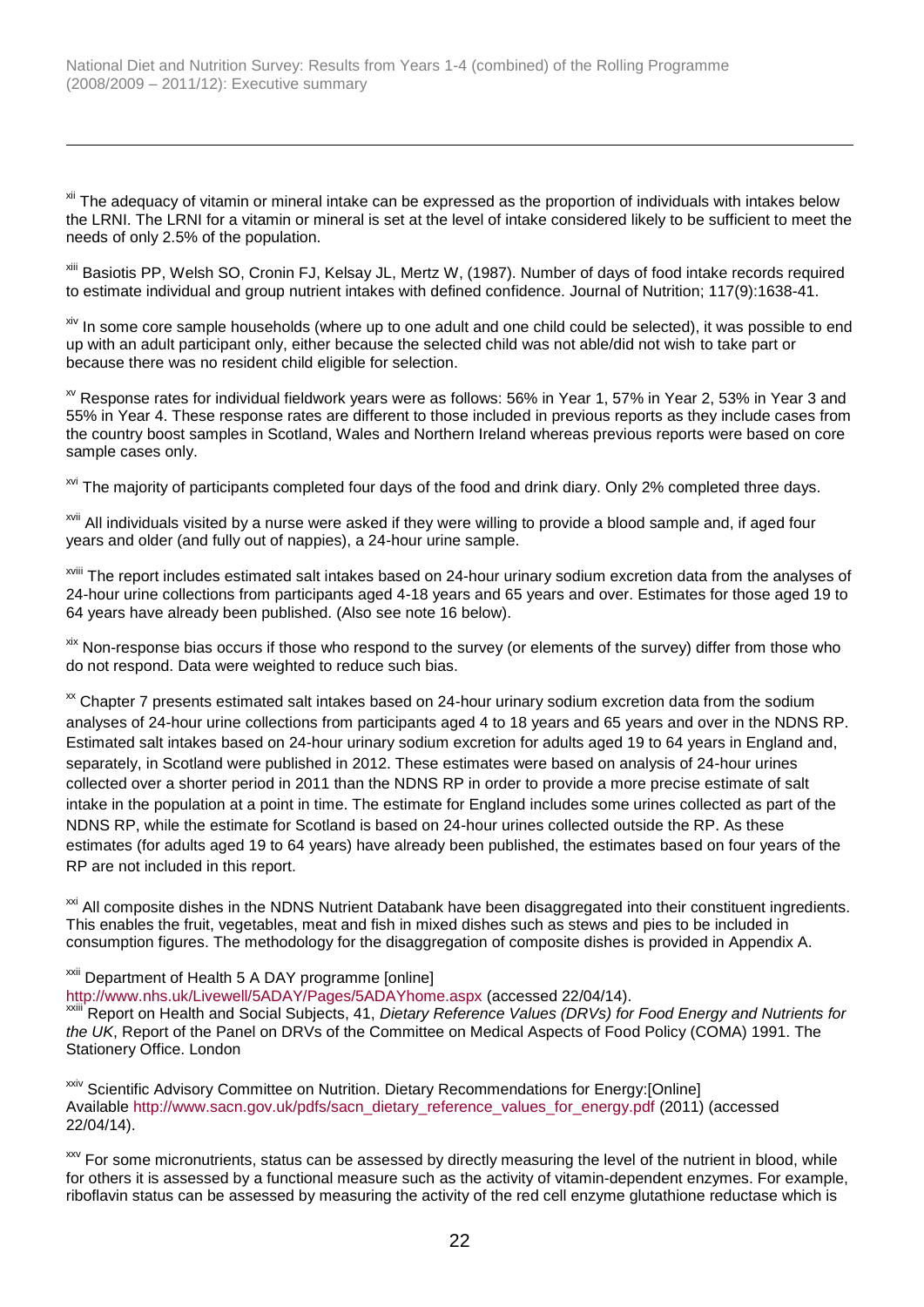l

dependent on a co-factor derived from riboflavin. Threshold values, below or above which low status is indicated, have been set for some, though not all, micronutrients. A value indicating that the individual has low status for that micronutrient usually means that body stores or tissue levels are depleted and the individual is at greater risk of deficiency. This may reflect dietary inadequacy or health issues such as blood loss. However, a value indicating low status does not necessarily mean that the individual is clinically deficient, rather that they are at risk of becoming deficient.

xxvi Equivalised household income is a measure of income that takes account of the differences in a household's size and composition and thus is made equivalent for all household sizes and compositions.

xxvii Scientific Advisory Committee on Nutrition. Iron and Health. London: TSO, 2010. This recommendation applies to adults only. The recommendation is that adults with relatively high intakes of red and processed meat (of 90g or more per day) should consider reducing their intakes.

xxviii Scientific Advisory Committee on Nutrition. Advice on fish consumption: benefits and risks. London: TSO, 2004.

xxix Report on Health and Social Subjects 41 *Dietary Reference Values (DRVs) for Food Energy and Nutrients for the UK*, Report of the Panel on DRVs of the Committee on Medical Aspects of Food Policy (COMA) 1991. The Stationery Office. London.

**xxx** The RNI for a vitamin or mineral is the amount of the nutrient that is sufficient for about 97% of people in the group. If the average intake of the group is at the RNI, then the risk of deficiency in the group is judged to be very small. However, if the average intake is lower than the RNI then it is possible that some of the group will have an intake below their requirement.

xxxi Department of Health. Report on Health and Social Subjects: 46. Nutritional Aspects of Cardiovascular Disease. HMSO (London, 1994).

xxxii Scientific Advisory Committee on Nutrition (2003). Salt and Health. The Stationery Office. [http://www.sacn.gov.uk/pdfs/sacn\\_salt\\_final.pdf](http://www.sacn.gov.uk/pdfs/sacn_salt_final.pdf) (accessed 22/04/14)

xxxiii The Health Survey for England (HSE) is used to monitor "5-a-day". HSE estimates of fruit and vegetable consumption are based on a recall of consumption over the previous 24 hours and are therefore different from NDNS RP estimates which are based on a four-day diary. NDNS RP estimates are higher than HSE estimates, at least in part because the NDNS RP is better able to capture the contribution from composite dishes containing fruit and vegetables.

xxxiv Weekly equivalent oily fish consumption has been calculated using unrounded data rather than the rounded figures in Table 5.3 and sex combined averages have been calculated using unrounded sex combined data in Table 5.3.

xxxv For vitamin D, RNIs are only set for those aged up to four years and those aged 65 years and over.

xxxvi The British Cardiac Society, British Hyperlipidaemia Association, British Hypertension Society, endorsed by the British Diabetic Association, have issued guidance published in the article 'Joint British recommendations on prevention of coronary heart disease in clinical practice'. Heart, 1998; 80: 1–29.

xxxvii Prospective Studies Collaboration (2007). Blood cholesterol and vascular mortality by age, sex, and blood pressure: a meta-analysis of individual data from 61 prospective studies with 55 000 vascular deaths. Lancet; 370: 1829–39.

xxxviii Riboflavin status was determined by measuring Erythrocyte Glutathione Reductase Activation Coefficient (EGRAC). EGRAC is a measure of red cell enzyme saturation with its cofactor flavin adenine dinucleotide (FAD) derived from riboflavin (vitamin B2).